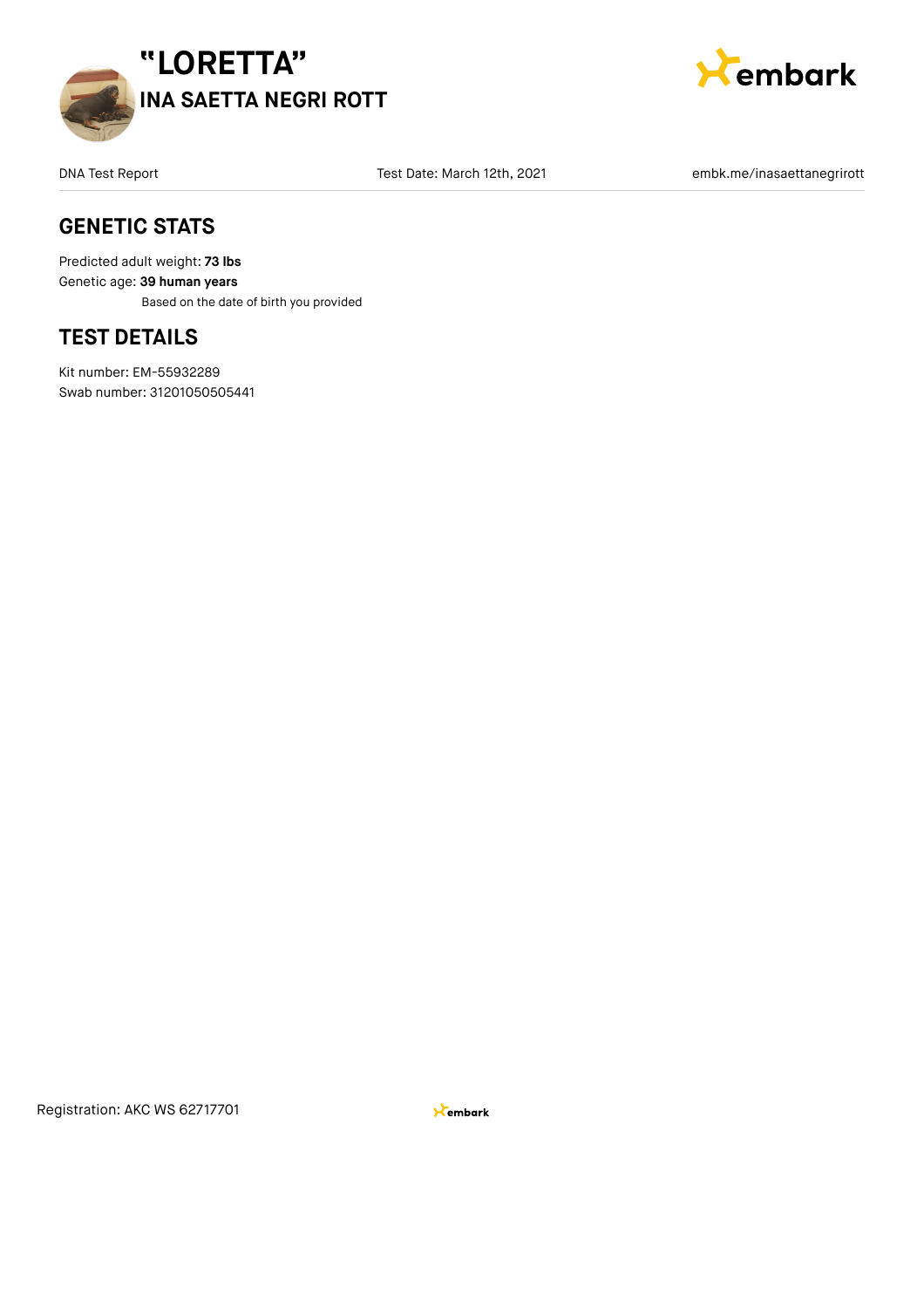



**Fun Fact** Snoring is more common in Rottweilers than in most any other breed!

DNA Test Report Test Date: March 12th, 2021 **embk.me/inasaettanegrirott** embk.me/inasaettanegrirott

### **ROTTWEILER**

Descended from ancient Roman Molosser-type dogs, the Rottweiler is one of the oldest herding breeds. In Germany where the breed was developed, Rottweilers were especially useful guarding valuable shipments as well as driving cattle and other stubborn livestock that tended to ignore border collies and other less powerful breeds. With the advent of railroads, the breed almost became extinct by the end of the 19th century, but is now one of the most popular breeds in the US and abroad. Because they are protective, these loving and loyal dogs can also show aggression if not properly socialized and trained. With proper training, however, they are not only great family dogs and household protectors, but also suitable for police and military work. Intelligent, energetic and loving, these dogs need exercise and stimulation (as well as cuddles). They have a short, high-shedding coat and a high tendency of drooling. They are also at risk of hip dysplasia and bone cancer and vulnerable to parvovirus.

**RELATED BREEDS**



**Great Dane** Cousin breed

Registration: AKC WS 62717701

**X**embark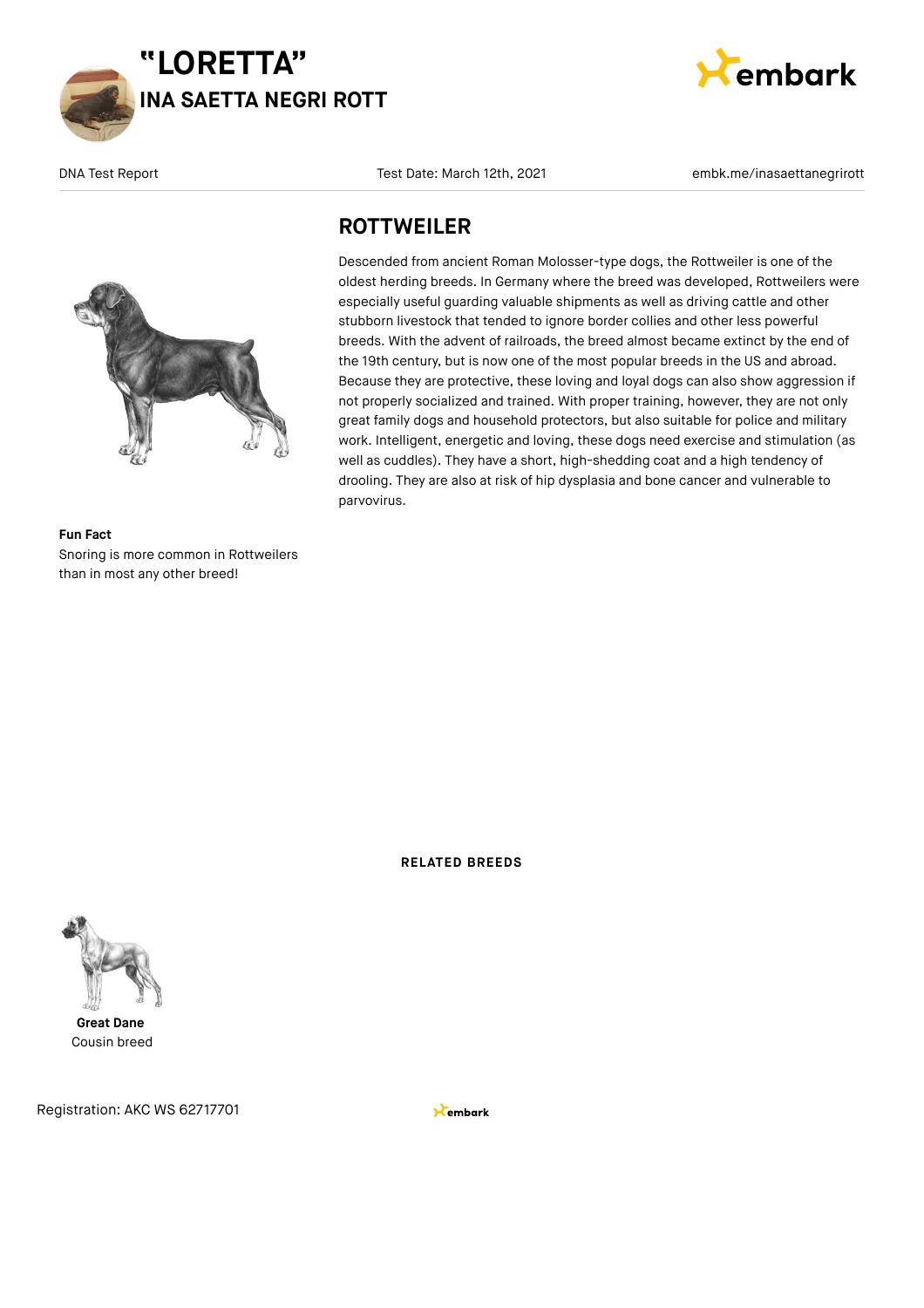



### **MATERNAL LINE**



Through Loretta's mitochondrial DNA we can trace her mother's ancestry back to where dogs and people first became friends. This map helps you visualize the routes that her ancestors took to your home. Their story is described below the map.

#### **HAPLOGROUP: A1d**

This female lineage can be traced back about 15,000 years to some of the original Central Asian wolves that were domesticated into modern dogs. The early females that represent this lineage were likely taken into Eurasia, where they spread rapidly. As a result, many modern breed and village dogs from the Americas, Africa, through Asia and down into Oceania belong to this group! This widespread lineage is not limited to a select few breeds, but the majority of Rottweilers, Afghan Hounds and Wirehaired Pointing Griffons belong to it. It is also the most common female lineage among Papillons, Samoyeds and Jack Russell Terriers. Considering its occurrence in breeds as diverse as Afghan Hounds and Samoyeds, some of this is likely ancient variation. But because of its presence in many modern European breeds, much of its diversity likely can be attributed to much more recent breeding.

#### **HAPLOTYPE: A11a/419**

Part of the A1d haplogroup, this haplotype occurs most frequently in Yorkshire Terriers, Old English Sheepdogs, and Miniature Schnauzers.

Registration: AKC WS 62717701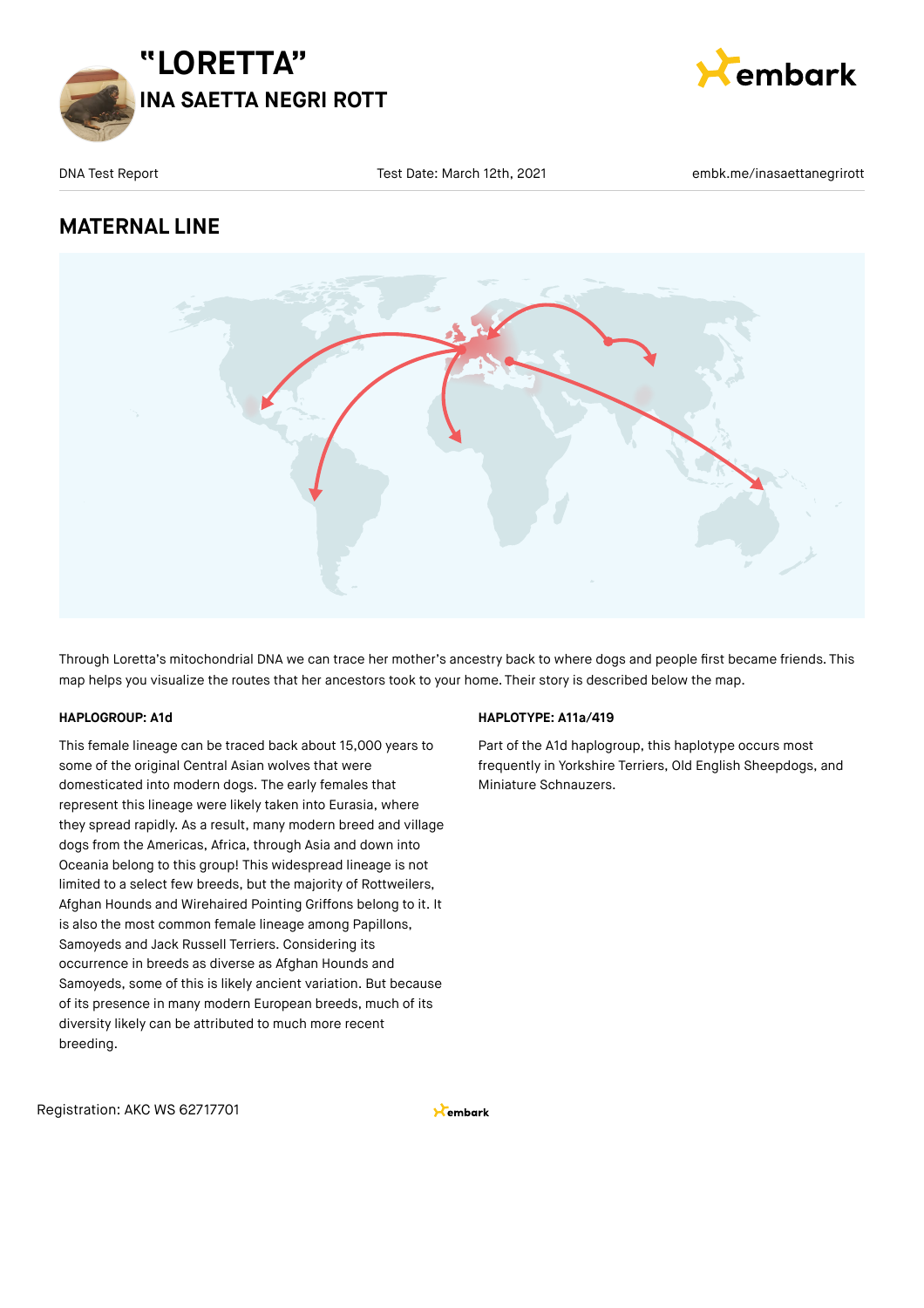



**Cembark** 

### **TRAITS: COAT COLOR**

**TRAIT RESULT**

#### **E Locus (MC1R)**

The E Locus determines if and where a dog can produce dark (black or brown) hair. Dogs with two copies of the recessive **e** allele do not produce dark hairs at all, and will be "red" over their entire body. The shade of red, which can range from a deep copper to yellow/gold to cream, is dependent on other genetic factors including the Intensity loci. In addition to determining if a dog can develop dark hairs at all, the E Locus can give a dog a black "mask" or "widow's peak," unless the dog has overriding coat color genetic factors. Dogs with one or two copies of the **Em** allele usually have a melanistic mask (dark facial hair as commonly seen in the German Shepherd and Pug). Dogs with no copies of **Em** but one or two copies of the **Eg** allele usually have a melanistic "widow's peak" (dark forehead hair as commonly seen in the Afghan Hound and Borzoi, where it is called either "grizzle" or "domino").

**No dark mask or grizzle (EE)**

**K Locus (CBD103)**

The K Locus **K<sup>B</sup> allele "**overrides" the A Locus, meaning that it prevents the A Locus genotype from affecting coat color. For this reason, the **K<sup>B</sup>** allele is referred to as the "dominant black" allele. As a result, dogs with at least one **K<sup>B</sup>** allele will usually have solid black or brown coats (or red/cream coats if they are **ee** at the E Locus) regardless of their genotype at the A Locus, although several other genes could impact the dog's coat and cause other patterns, such as white spotting. Dogs with the k<sup>y</sup>k<sup>y</sup> genotype will show a coat color pattern based on the genotype they have at the A Locus. Dogs who test as  $\mathsf{K}^\mathsf{B} \mathsf{K}^\mathsf{y}$  may be brindle rather than black or brown.

**More likely to have a patterned haircoat (k k ) y y**

Registration: AKC WS 62717701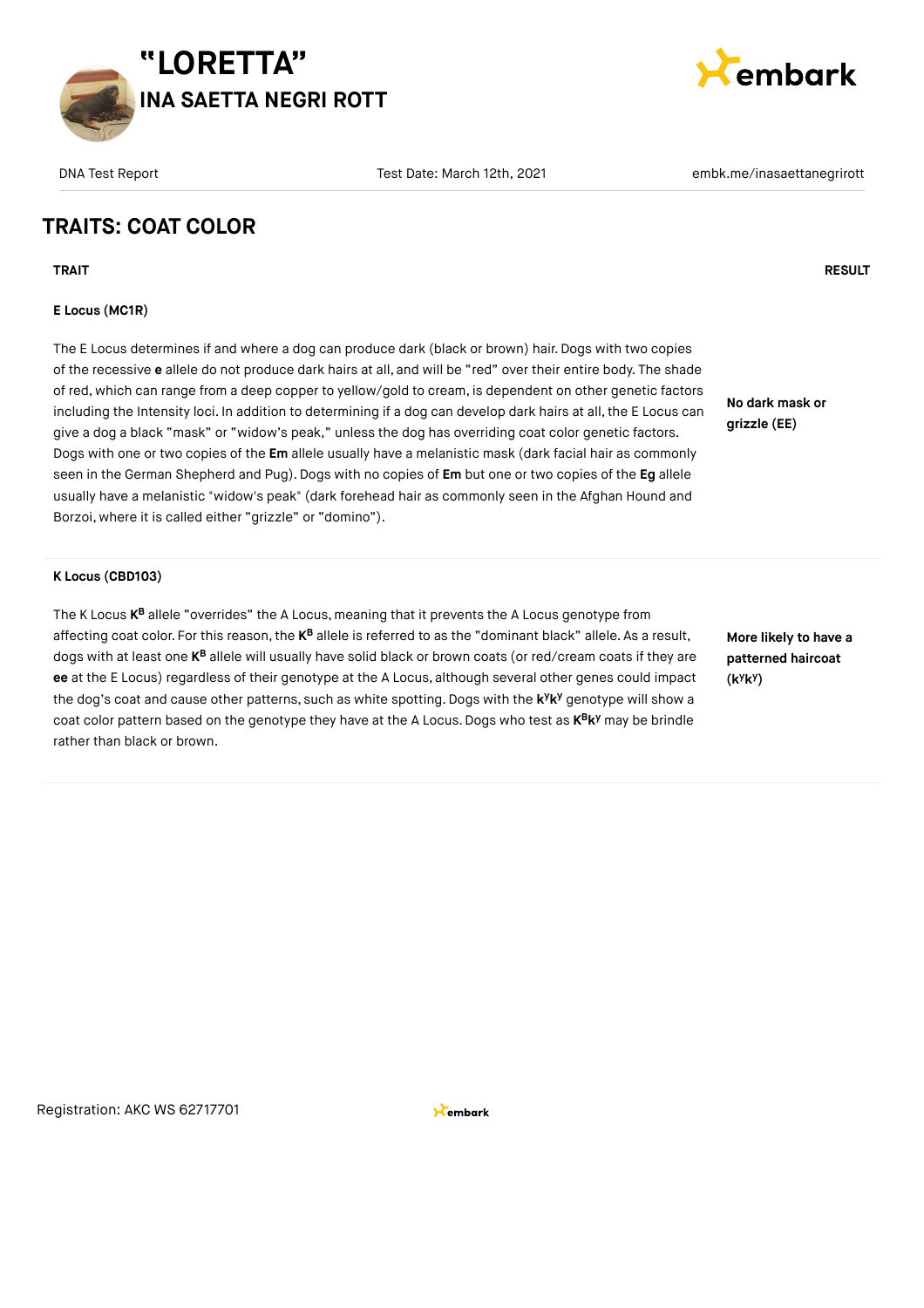



**Any light hair likely yellow or tan (Intermediate Red Pigmentation)**

## **TRAITS: COAT COLOR (CONTINUED)**

#### **TRAIT RESULT**

#### **Intensity Loci LINKAGE**

Areas of a dog's coat where dark (black or brown) pigment is not expressed either contain red/yellow pigment, or no pigment at all. Five locations across five chromosomes explain approximately 70% of red pigmentation "intensity" variation across all dogs. Dogs with a result of **Intense Red Pigmentation** will likely have deep red hair like an Irish Setter or "apricot" hair like some Poodles, dogs with a result of **Intermediate Red Pigmentation** will likely have tan or yellow hair like a Soft-Coated Wheaten Terrier, and dogs with **Dilute Red Pigmentation** will likely have cream or white hair like a Samoyed. Because the mutations we test may not directly cause differences in red pigmentation intensity, we consider this to be a linkage test.

#### **A Locus (ASIP)**

The A Locus controls switching between black and red pigment in hair cells, but it will only be expressed in dogs that are not **ee** at the E Locus and are **k**Y**k**<sup>y</sup> at the K Locus. Sable (also called "Fawn") dogs have a mostly or entirely red coat with some interspersed black hairs. Agouti (also called "Wolf Sable") dogs have red hairs with black tips, mostly on their head and back. Black and tan dogs are mostly black or brown with lighter patches on their cheeks, eyebrows, chest, and legs. Recessive black dogs have solid-colored black or brown coats.

**Black/Brown and tan coat color pattern (a a ) t t**

#### **D Locus (MLPH)**

The D locus result that we report is determined by two different genetic variants that can work together to cause diluted pigmentation. These are the common **d** allele, also known as "**d1**", and a less common allele known as "d2". Dogs with two d alleles, regardless of which variant, will have all black pigment lightened ("diluted") to gray, or brown pigment lightened to lighter brown in their hair, skin, and sometimes eyes. There are many breed-specific names for these dilute colors, such as "blue", "charcoal", "fawn", "silver", and "Isabella".Note that in certain breeds, dilute dogs have a higher incidence of Color Dilution Alopecia. Dogs with one **d** allele will not be dilute, but can pass the **d** allele on to their puppies. To view your dog's **d1** and **d2** test results, click the "SEE DETAILS" link in the upper right hand corner of the "Base Coat Color" section of the Traits page, and then click the "VIEW SUBLOCUS RESULTS" link at the bottom of the page.

**Dark areas of hair and skin are not lightened (DD)**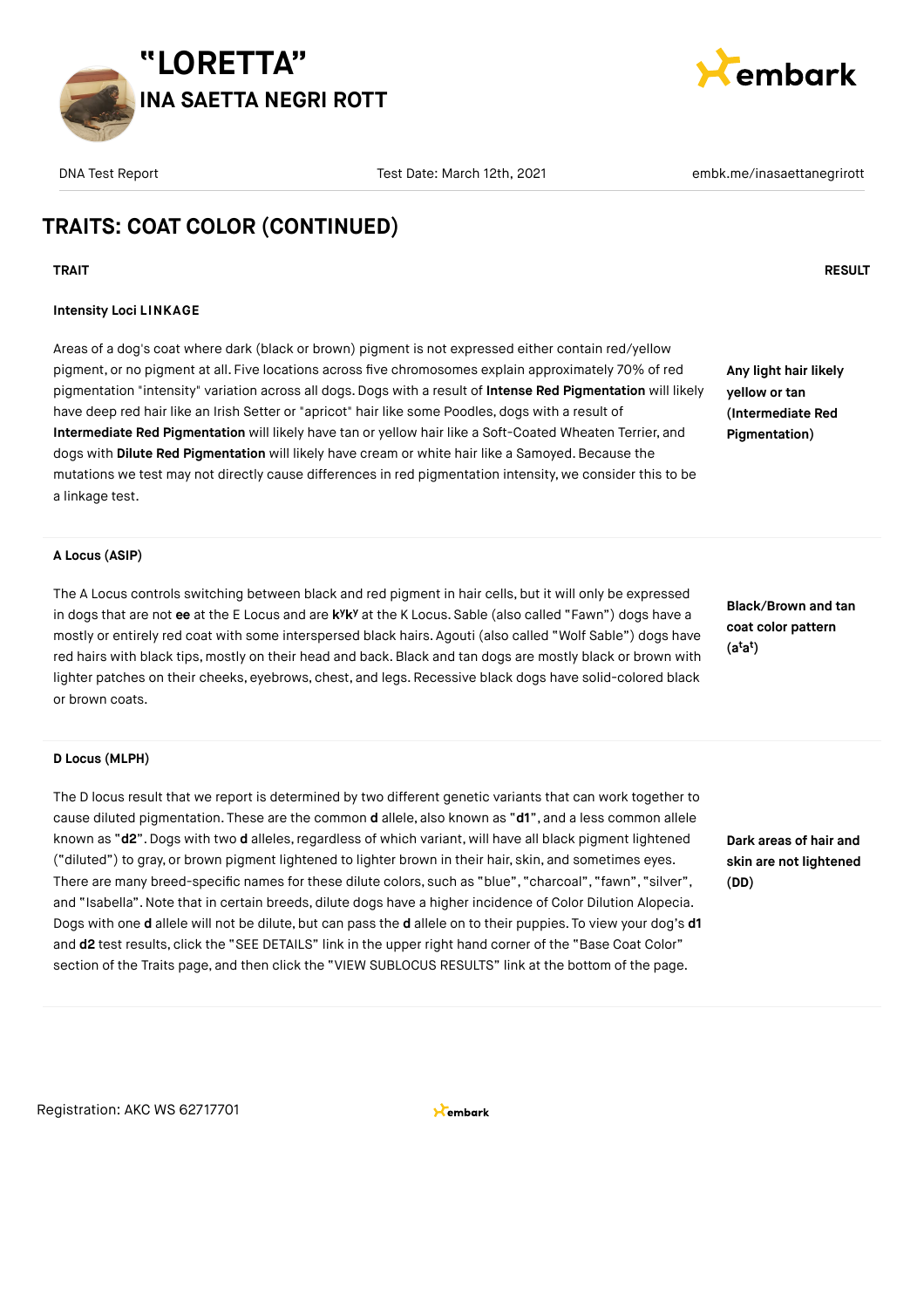



## **TRAITS: COAT COLOR (CONTINUED)**

#### **TRAIT RESULT**

#### **Cocoa (HPS3)**

Dogs with the **coco** genotype will produce dark brown pigment instead of black in both their hair and skin. Dogs with the **Nco** genotype will produce black pigment, but can pass the **co** allele on to their puppies. Dogs that have the **coco** genotype as well as the **bb** genotype at the B locus are generally a lighter brown than dogs that have the **Bbb** or **BB** genotypes at the B locus.

**No co alleles, not expressed (NN)**

#### **B Locus (TYRP1)**

Dogs with two copies of the **b** allele produce brown pigment instead of black in both their hair and skin. Dogs with one copy of the **b** allele will produce black pigment, but can pass the **b** allele on to their puppies. E Locus **ee** dogs that carry two **b** alleles will have red or cream coats, but have brown noses, eye rims, and footpads (sometimes referred to as "Dudley Nose" in Labrador Retrievers). "Liver" or "chocolate" is the preferred color term for brown in most breeds; in the Doberman Pinscher it is referred to as "red".

**Black or gray hair and skin (BB)**

#### **Saddle Tan (RALY)**

The "Saddle Tan" pattern causes the black hairs to recede into a "saddle" shape on the back, leaving a tan face, legs, and belly, as a dog ages. The Saddle Tan pattern is characteristic of breeds like the Corgi, Beagle, and German Shepherd.Dogs that have the **II** genotype at this locus are more likely to be mostly black with tan points on the eyebrows, muzzle, and legs as commonly seen in the Doberman Pinscher and the Rottweiler. This gene modifies the A Locus **a<sup>t</sup>** allele, so dogs that do not express **a'** are not influenced by this gene.

### **Not saddle tan patterned (II)**

**S Locus (MITF)**

The S Locus determines white spotting and pigment distribution. MITF controls where pigment is produced, and an insertion in the MITF gene causes a loss of pigment in the coat and skin, resulting in white hair and/or pink skin. Dogs with two copies of this variant will likely have breed-dependent white patterning, with a nearly white, parti, or piebald coat.Dogs with one copy of this variant will have more limited white spotting and may be considered flash, parti or piebald. This MITF variant does not explain all white spotting patterns in dogs and other variants are currently being researched. Some dogs may have small amounts of white on the paws, chest,face, or tail regardless of their S Locus genotype.

**Likely to have little to no white in coat (SS)**

Registration: AKC WS 62717701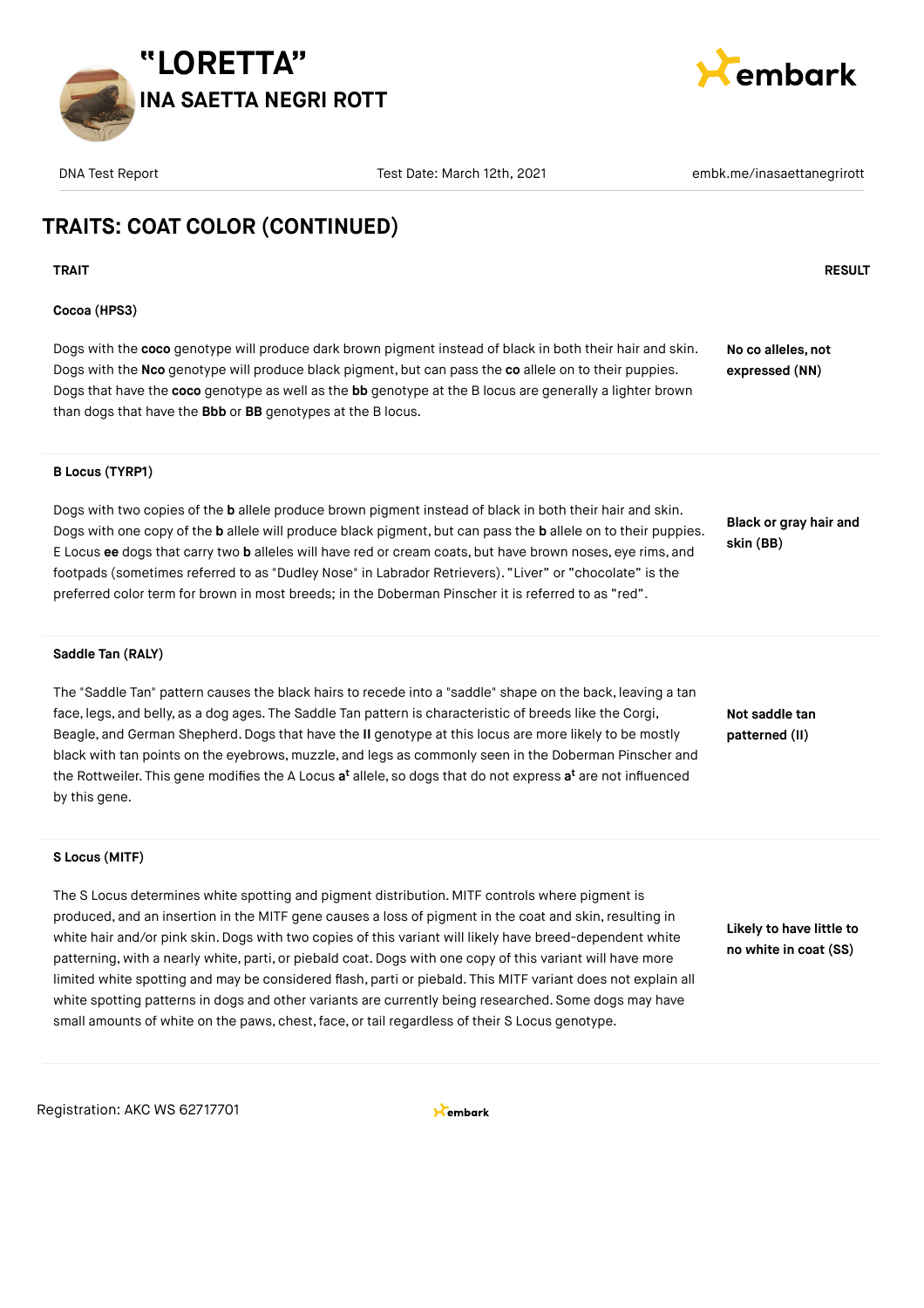



**No merle alleles (mm)**

## **TRAITS: COAT COLOR (CONTINUED)**

**TRAIT RESULT**

#### **M Locus (PMEL)**

Merle coat patterning is common to several dog breeds including the Australian Shepherd, Catahoula Leopard Dog, and Shetland Sheepdog, among many others. Merle arises from an unstable SINE insertion (which we term the "M\*" allele) that disrupts activity of the pigmentary gene PMEL, leading to mottled or patchy coat color.Dogs with an **M\*m** result are likely to be phenotypically merle or could be "phantom" merle, that is, they have a merle allele that does not affect coat color. Dogs with an M\*M\* result are likely to be phenotypically merle or double merle.Dogs with an **mm** result have no merle alleles and are unlikely to have a merle coat pattern.

Note that Embark does not currently distinguish between the recently described cryptic, atypical, atypical+, classic, and harlequin merle alleles. Our merle test only detects the presence, but not the length of the SINE insertion. We do not recommend making breeding decisions on this result alone. Please pursue further testing for allelic distinction prior to breeding decisions.

#### **R Locus (USH2A) LINKAGE**

The R Locus regulates the presence or absence of the roan coat color pattern. Partial duplication of the USH2A gene is strongly associated with this coat pattern. Dogs with at least one **R** allele will likely have roaning on otherwise uniformly unpigmented white areas. Roan appears in white areas controlled by the S Locus but not in other white or cream areas created by other loci, such as the E Locus with **ee** along with Dilute Red Pigmentation by I Locus (for example, in Samoyeds). Mechanisms for controlling the extent of roaning are currently unknown, and roaning can appear in a uniform or non-uniform pattern. Further, nonuniform roaning may appear as ticked, and not obviously roan. The roan pattern can appear with or without ticking.

## **coat pattern (rr)**

**Likely no impact on**

#### **H Locus (Harlequin)**

This pattern is recognized in Great Danes and causes dogs to have a white coat with patches of darker pigment. A dog with an **Hh** result will be harlequin if they are also **M\*m** or **M\*M\*** at the M Locus and are not **ee** at the E locus.Dogs with a result of **hh** will not be harlequin. This trait is thought to be homozygous lethal; a living dog with an **HH** genotype has never been found.

**No harlequin alleles (hh)**

Registration: AKC WS 62717701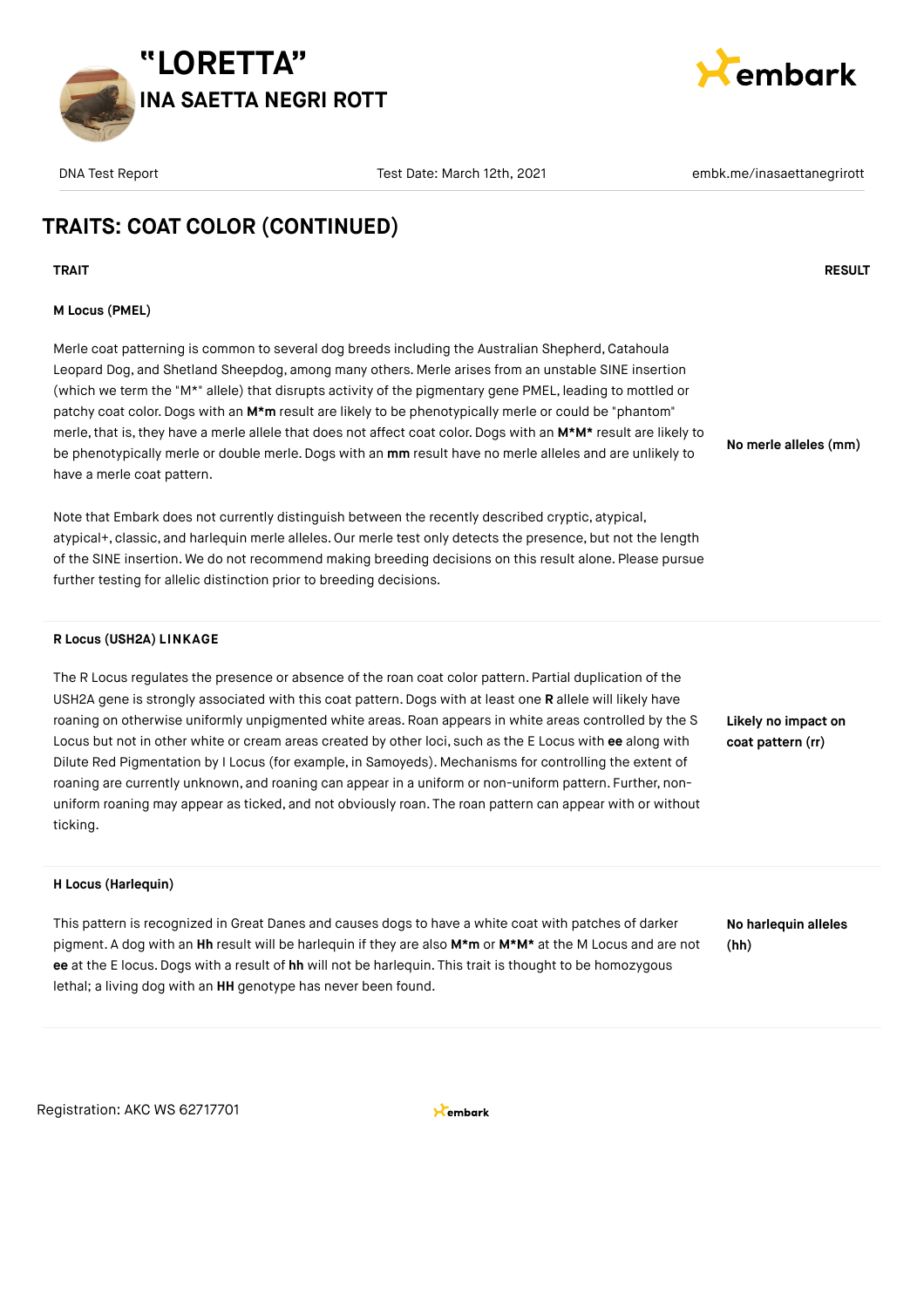



### **TRAITS: OTHER COAT TRAITS**

#### **Furnishings (RSPO2) LINKAGE**

Dogs with one or two copies of the **F** allele have "furnishings": the mustache, beard, and eyebrows characteristic of breeds like the Schnauzer, Scottish Terrier, and Wire Haired Dachshund. A dog with two **I** alleles will not have furnishings, which is sometimes called an "improper coat" in breeds where furnishings are part of the breed standard. The mutation is a genetic insertion which we measure indirectly using a linkage test highly correlated with the insertion.

**TRAIT RESULT**

**Likely unfurnished (no mustache, beard, and/or eyebrows) (II)**

#### **Coat Length (FGF5)**

The FGF5 gene is known to affect hair length in many different species, including cats, dogs, mice, and humans. In dogs,the **T** allele confers a long, silky haircoat as observed in the Yorkshire Terrier and the Long Haired Whippet. The ancestral **G** allele causes a shorter coat as seen in the Boxer or the American Staffordshire Terrier. In certain breeds (such as Corgi), the long haircoat is described as "fluff."

#### **Shedding (MC5R)**

Dogs with at least one copy of the ancestral **C** allele, like many Labradors and German Shepherd Dogs, are heavy or seasonal shedders, while those with two copies of the **T** allele, including many Boxers, Shih Tzus and Chihuahuas, tend to be lighter shedders. Dogs with furnished/wire-haired coats caused by RSPO2 (the furnishings gene) tend to be low shedders regardless of their genotype at this gene.

#### **Hairlessness (FOXI3) LINKAGE**

A duplication in the FOXI3 gene causes hairlessness over most of the body as well as changes in tooth shape and number. This mutation occurs in Peruvian Inca Orchid, Xoloitzcuintli (Mexican Hairless), and Chinese Crested (other hairless breeds have different mutations). Dogs with the **NDup** genotype are likely to be hairless while dogs with the **NN** genotype are likely to have a normal coat. The **DupDup** genotype has never been observed, suggesting that dogs with that genotype cannot survive to birth. Please note that this is a linkage test, so it may not be as predictive as direct tests of the mutation in some lines.

genotype are likely to be hairless while dogs with the **NN** genotype are likely to have a normal coat.

#### **Likely light to moderate shedding (TT)**

**Likely short or midlength coat (GG)**

**Very unlikely to be hairless (NN)**

**Very unlikely to be hairless (NN)**

Hairlessness in the American Hairless Terrier arises from a mutation in the SGK3 gene. Dogs with the **ND**

**Hairlessness (SGK3)**

Registration: AKC WS 62717701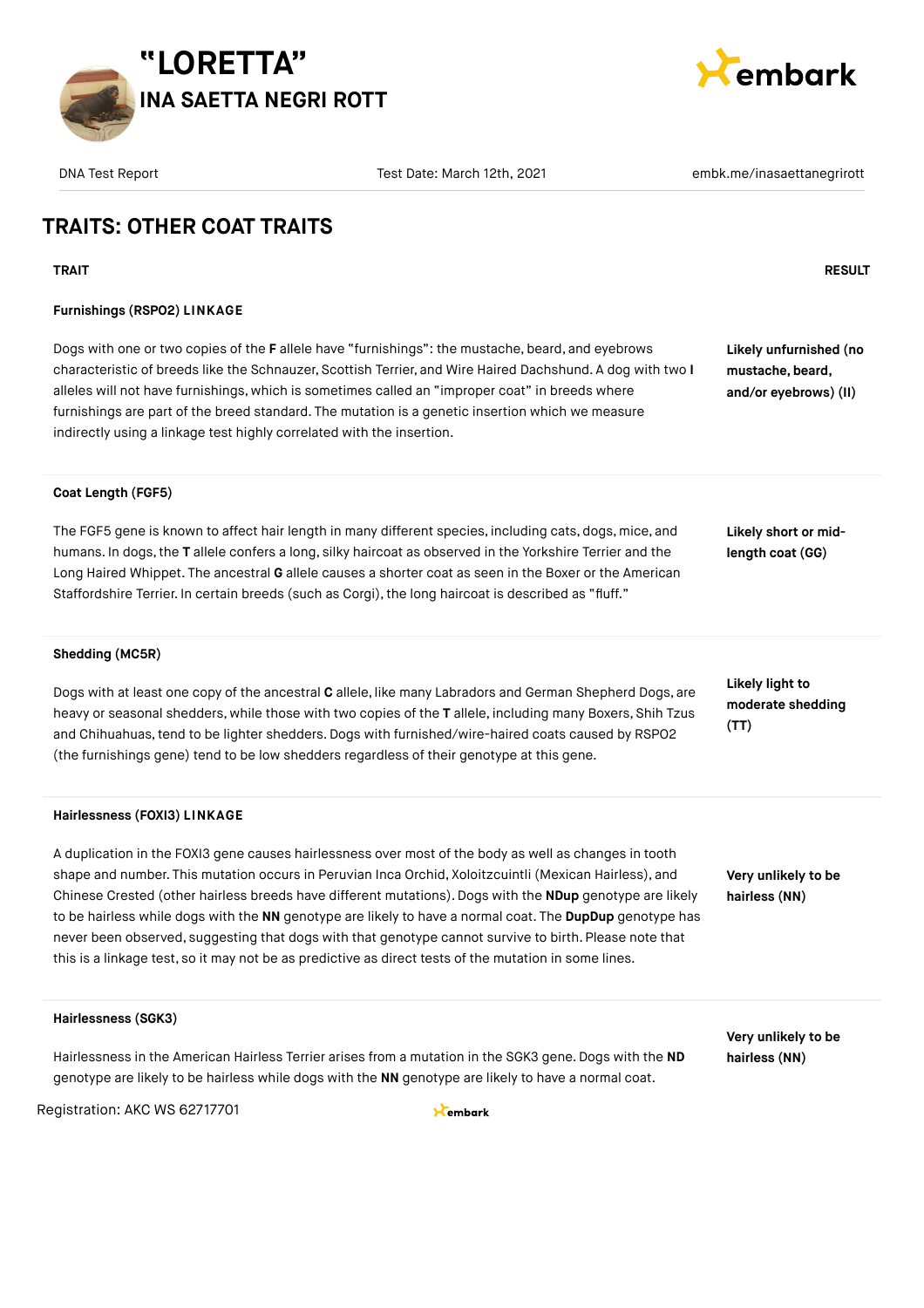



### **TRAITS: OTHER COAT TRAITS (CONTINUED)**

#### **TRAIT RESULT**

#### **Oculocutaneous Albinism Type 2 (SLC45A2) LINKAGE**

Dogs with two copies **DD** of this deletion in the SLC45A2 gene have oculocutaneous albinism (OCA), also known as Doberman Z Factor Albinism, a recessive condition characterized by severely reduced or absent pigment in the eyes, skin, and hair. Affected dogs sometimes suffer from vision problems due to lack of eye pigment (which helps direct and absorb ambient light) and are prone to sunburn. Dogs with a single copy of the deletion **ND** will not be affected but can pass the mutation on to their offspring. This particular mutation can be traced back to a single white Doberman Pinscher born in 1976, and it has only been observed in dogs descended from this individual. Please note that this is a linkage test, so it may not be as predictive as direct tests of the mutation in some lines.

#### **Coat Texture (KRT71)**

Dogs with a long coat and at least one copy of the **T** allele have a wavy or curly coat characteristic of Poodles and Bichon Frises.Dogs with two copies of the ancestral **C** allele are likely to have a straight coat, but there are other factors that can cause a curly coat, for example if they at least one **F** allele for the Furnishings (RSPO2) gene then they are likely to have a curly coat.Dogs with short coats may carry one or two copies of the **T** allele but still have straight coats.

**Likely straight coat (CC)**

**Likely not albino (NN)**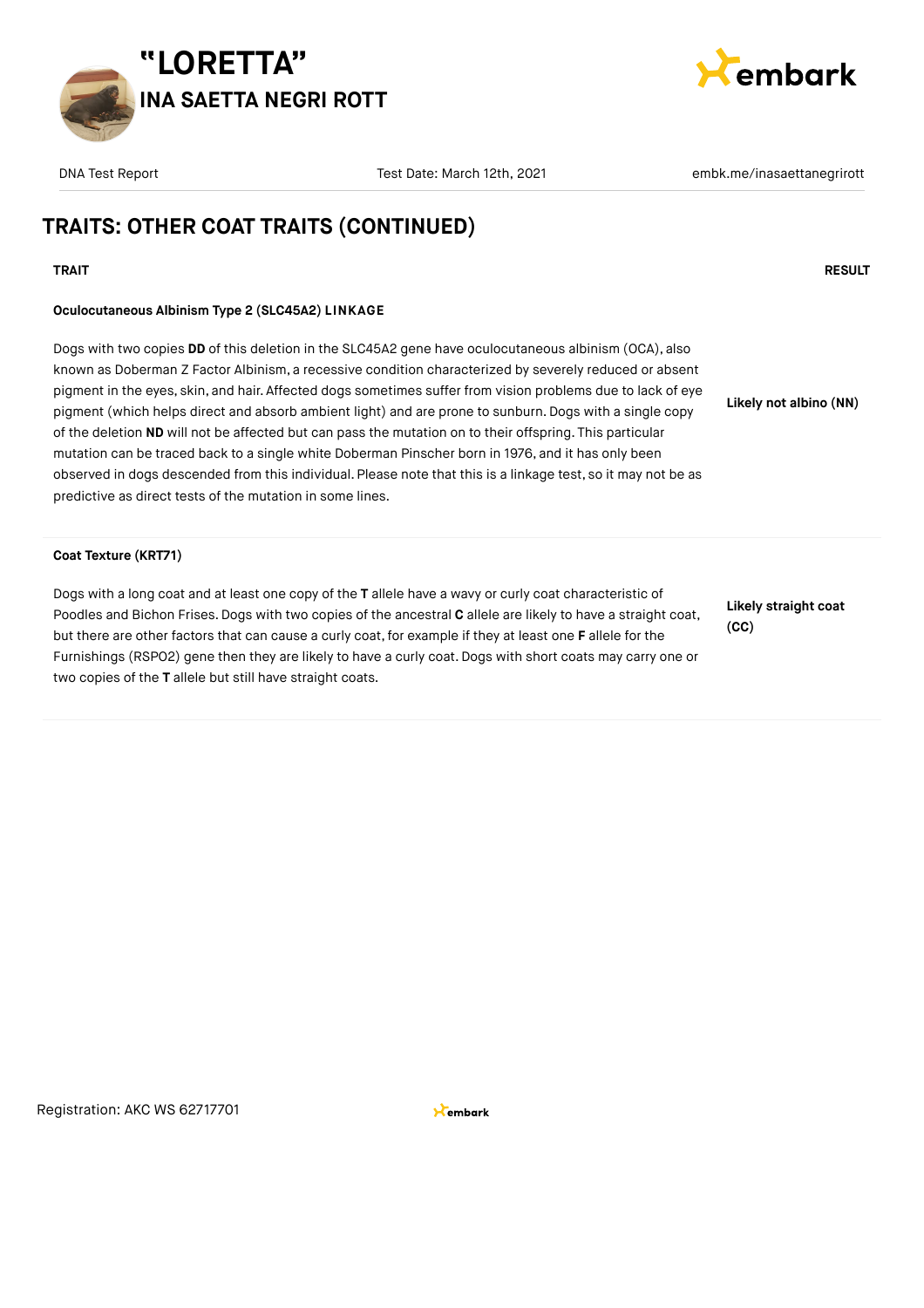



### **TRAITS: OTHER BODY FEATURES**

#### **TRAIT RESULT**

#### **Muzzle Length (BMP3)**

Dogs in medium-length muzzle (mesocephalic) breeds like Staffordshire Terriers and Labradors, and long muzzle (dolichocephalic) breeds like Whippet and Collie have one, or more commonly two, copies of the ancestral **C** allele.Dogs in many short-length muzzle (brachycephalic) breeds such as the English Bulldog, Pug, and Pekingese have two copies of the derived **A** allele. At least five different genes affect muzzle length in dogs, with BMP3 being the only one with a known causal mutation. For example, the skull shape of some breeds, including the dolichocephalic Scottish Terrier or the brachycephalic Japanese Chin, appear to be caused by other genes. Thus, dogs may have short or long muzzles due to other genetic factors that are not yet known to science.

**Likely medium or long muzzle (CC)**

#### **Tail Length (T)**

Whereas most dogs have two **C** alleles and a long tail, dogs with one **G** allele are likely to have a bobtail, which is an unusually short or absent tail. This mutation causes natural bobtail in many breeds including the Pembroke Welsh Corgi, the Australian Shepherd, and the Brittany Spaniel. Dogs with GG genotypes have not been observed, suggesting that dogs with the **GG** genotype do not survive to birth. Please note that this mutation does not explain every natural bobtail! While certain lineages of Boston Terrier, English Bulldog, Rottweiler, Miniature Schnauzer, Cavalier King Charles Spaniel, and Parson Russell Terrier, and Dobermans are born with a natural bobtail, these breeds do not have this mutation. This suggests that other unknown genetic mutations can also lead to a natural bobtail.

#### **Hind Dewclaws (LMBR1)**

Common in certain breeds such as the Saint Bernard, hind dewclaws are extra, nonfunctional digits located midway between a dog's paw and hock. Dogs with at least one copy of the **T** allele have about a 50% chance of having hind dewclaws.Note that other (currently unknown to science) mutations can also cause hind dewclaws, so some **CC** or **TC** dogs will have hind dewclaws.

**tail (CC)**

**Likely normal-length**

**Unlikely to have hind dew claws (CC)**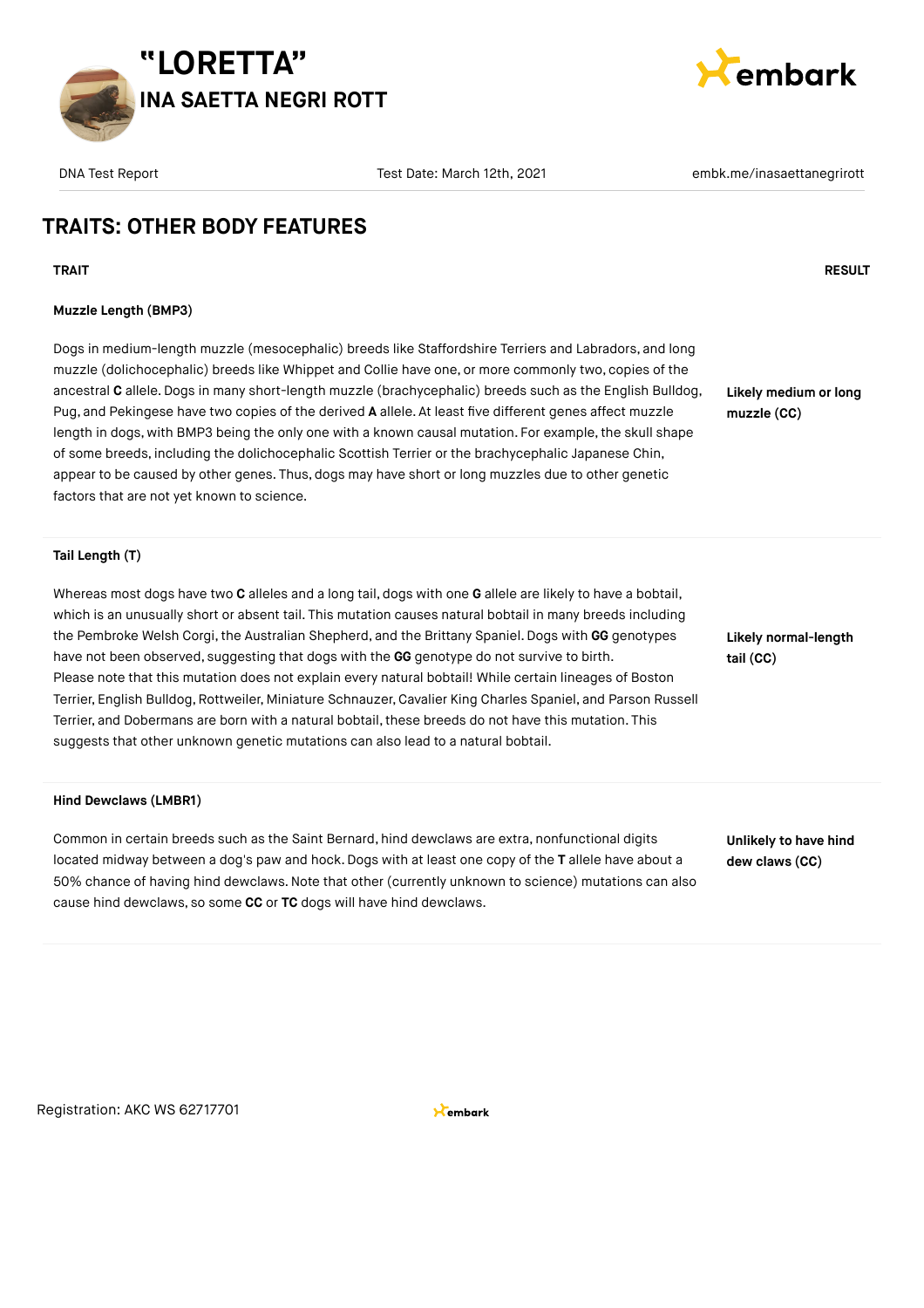



### **TRAITS: OTHER BODY FEATURES (CONTINUED)**

#### **TRAIT RESULT**

#### **Blue Eye Color (ALX4) LINKAGE**

Embark researchers discovered this large duplication associated with blue eyes in Arctic breeds like Siberian Husky as well as tri-colored (non-merle) Australian Shepherds. Dogs with at least one copy of the duplication (**Dup**) are more likely to have at least one blue eye. Some dogs with the duplication may have only one blue eye (complete heterochromia) or may not have blue eyes at all; nevertheless,they can still pass the duplication and the trait to their offspring.**NN** dogs do not carry this duplication, but may have blue eyes due to other factors, such as merle. Please note that this is a linkage test, so it may not be as predictive as direct tests of the mutation in some lines.

**Back Muscling & Bulk, Large Breed (ACSL4)**

The **T** allele is associated with heavy muscling along the back and trunk in characteristically "bulky" largebreed dogs including the Saint Bernard, Bernese Mountain Dog, Greater Swiss Mountain Dog, and Rottweiler. The "bulky" **T** allele is absent from leaner shaped large breed dogs like the Great Dane, Irish Wolfhound, and Scottish Deerhound, which are fixed for the ancestral **C** allele.Note that this mutation does not seem to affect muscling in small or even mid-sized dog breeds with notable back muscling, including the American Staffordshire Terrier, Boston Terrier, and the English Bulldog.

**Less likely to have blue**

**eyes (NN)**

**Likely heavy muscling (TT)**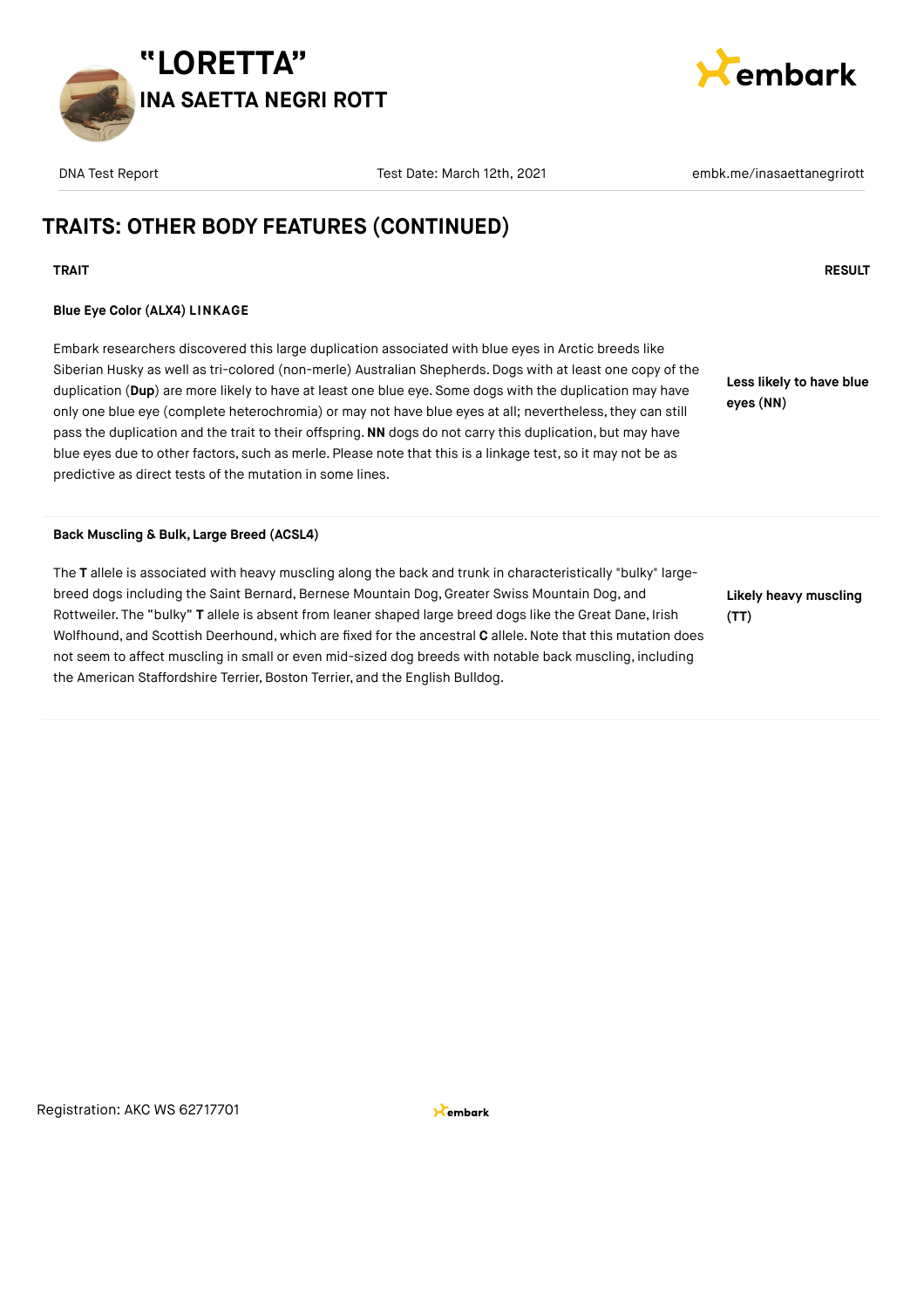



| <b>DNA Test Report</b>                             | Test Date: March 12th, 2021 | embk.me/inasaettanegrirott |
|----------------------------------------------------|-----------------------------|----------------------------|
| <b>TRAITS: BODY SIZE</b>                           |                             |                            |
| <b>TRAIT</b>                                       |                             | <b>RESULT</b>              |
| Body Size (IGF1)                                   |                             |                            |
| The I allele is associated with smaller body size. |                             | Smaller (II)               |
| Body Size (IGFR1)                                  |                             | Larger (GG)                |
| The A allele is associated with smaller body size. |                             |                            |
| Body Size (STC2)                                   |                             | Larger (TT)                |
| The A allele is associated with smaller body size. |                             |                            |
| Body Size (GHR - E191K)                            |                             | Larger (GG)                |
| The A allele is associated with smaller body size. |                             |                            |
| Body Size (GHR - P177L)                            |                             | Larger (CC)                |
| The T allele is associated with smaller body size. |                             |                            |

Registration: AKC WS 62717701

 $\star$ embark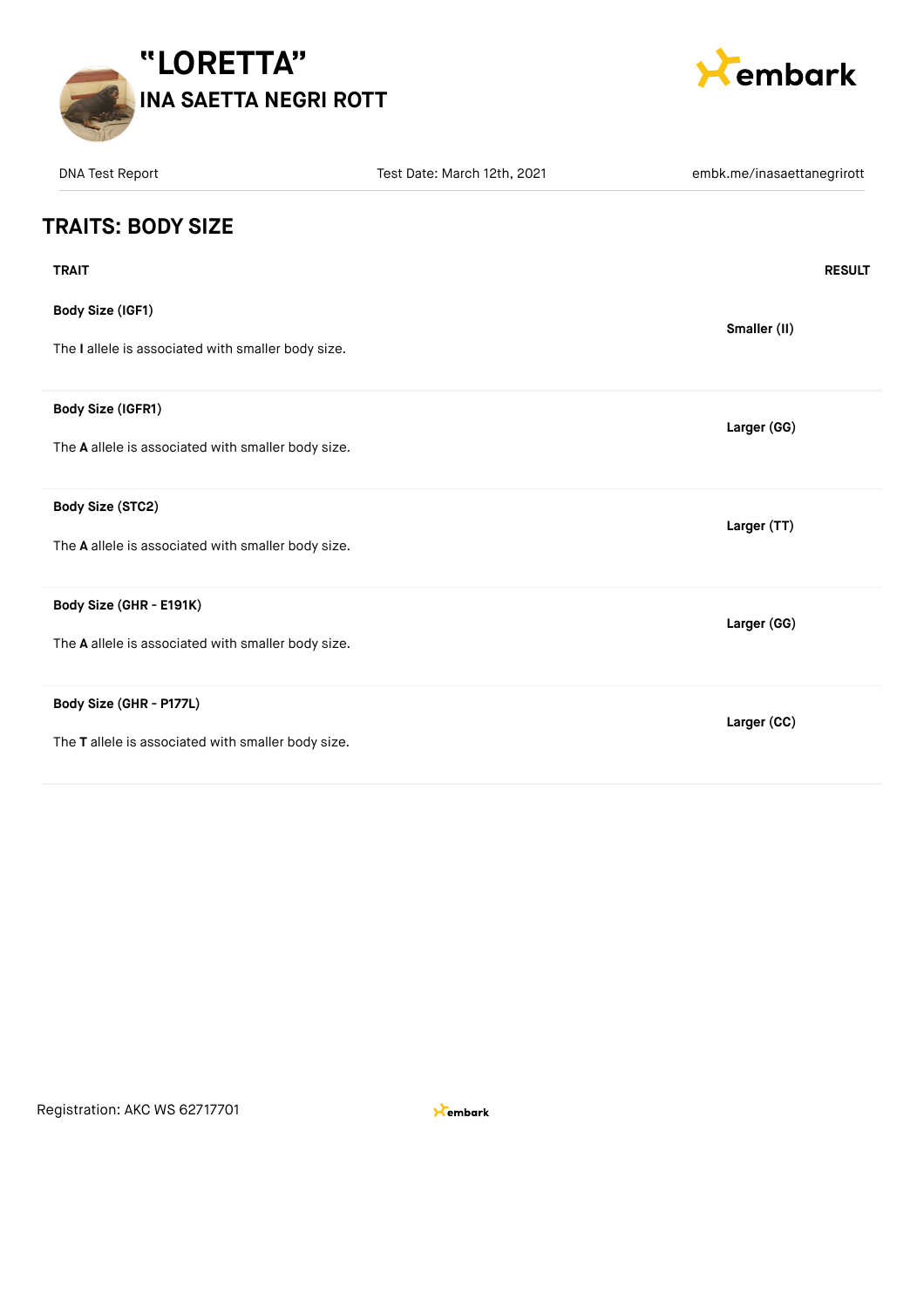



### **TRAITS: PERFORMANCE**

**TRAIT RESULT**

#### **Altitude Adaptation (EPAS1)**

This mutation causes dogs to be especially tolerant of low oxygen environments (hypoxia), such as those found at high elevations.Dogs with at least one **A** allele are less susceptible to "altitude sickness." This mutation was originally identified in breeds from high altitude areas such as the Tibetan Mastiff.

**Normal altitude tolerance (GG)**

#### **Appetite (POMC) LINKAGE**

This mutation in the POMC gene is found primarily in Labrador and Flat Coated Retrievers.Compared to dogs with no copies of the mutation (**NN**), dogs with one (**ND**) or two (**DD**) copies of the mutation are more likely to have high food motivation, which can cause them to eat excessively, have higher body fat percentage, and be more prone to obesity. Read more about the genetics of POMC, and learn how you can contribute to research, in our blog post [\(https://embarkvet.com/resources/blog/pomc-dogs/\)](https://embarkvet.com/resources/blog/pomc-dogs/). We measure this result using a linkage test.

**Normal food motivation (NN)**

Registration: AKC WS 62717701

**X**embark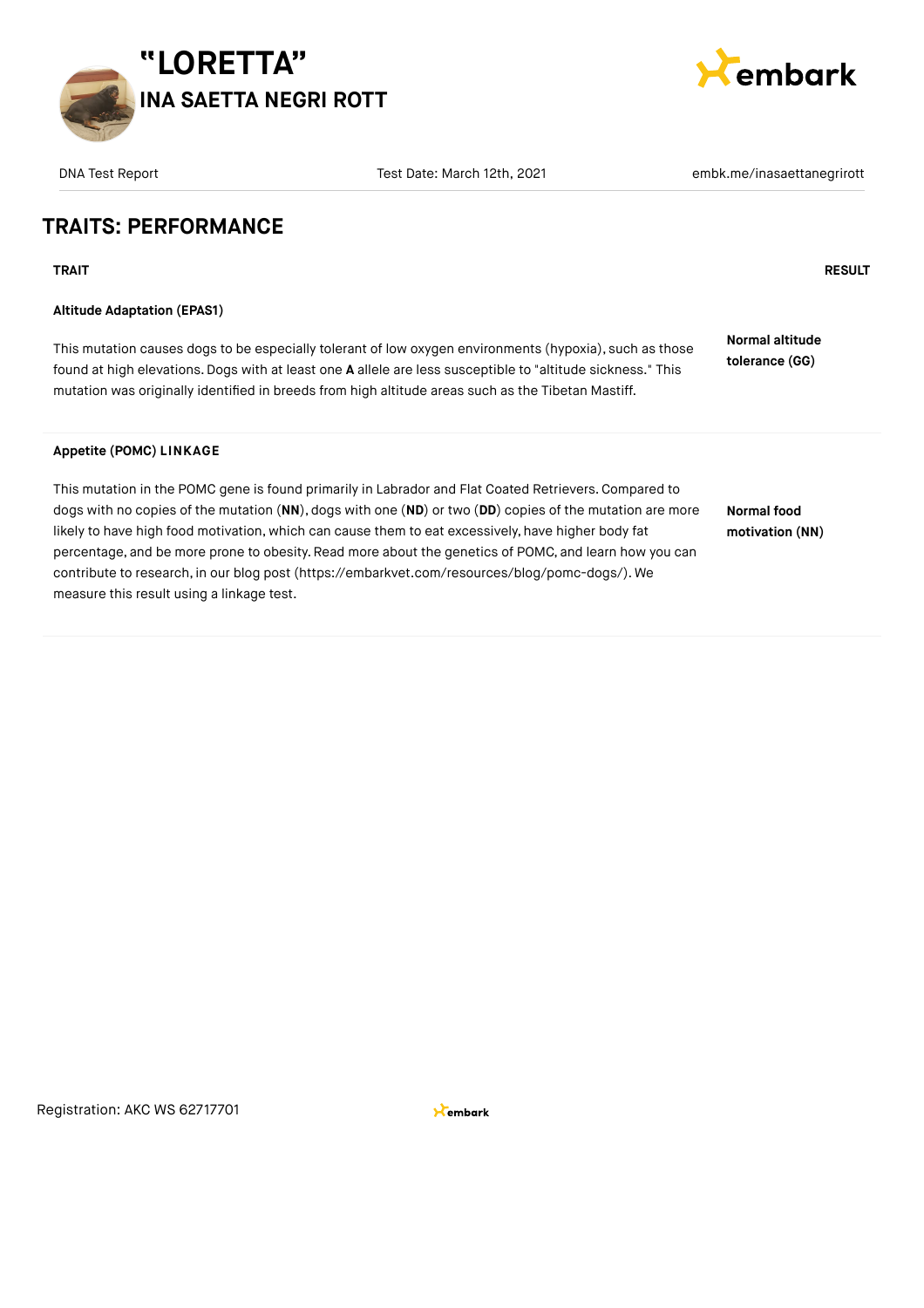



### **CLINICAL TOOLS**

These clinical genetic tools can inform clinical decisions and diagnoses. These tools do not predict increased risk for disease.

#### **Alanine Aminotransferase Activity (GPT)**

O Loretta's baseline ALT level is Low Normal

#### **Why is this important to your vet?**

Loretta has two copies of a variant in the GPT gene and is likely to have a lower than average baseline ALT activity. ALT is a commonly used measure of liver health on routine veterinary blood chemistry panels. As such, your veterinarian may want to watch for changes in Loretta's ALT activity above their current, healthy, ALT activity. As an increase above Loretta's baseline ALT activity could be evidence of liver damage, even if it is within normal limits by standard ALT reference ranges.

#### **What is Alanine Aminotransferase Activity?**

Alanine aminotransferase (ALT) is a clinical tool that can be used by veterinarians to better monitor liver health. This result is not associated with liver disease. ALT is one of several values veterinarians measure on routine blood work to evaluate the liver. It is a naturally occurring enzyme located in liver cells that helps break down protein. When the liver is damaged or inflamed, ALT is released into the bloodstream.

#### **How vets diagnose this condition**

Genetic testing is the only way to provide your veterinarian with this clinical tool.

#### **How this condition is treated**

Veterinarians may recommend blood work to establish a baseline ALT value for healthy dogs with one or two copies of this variant.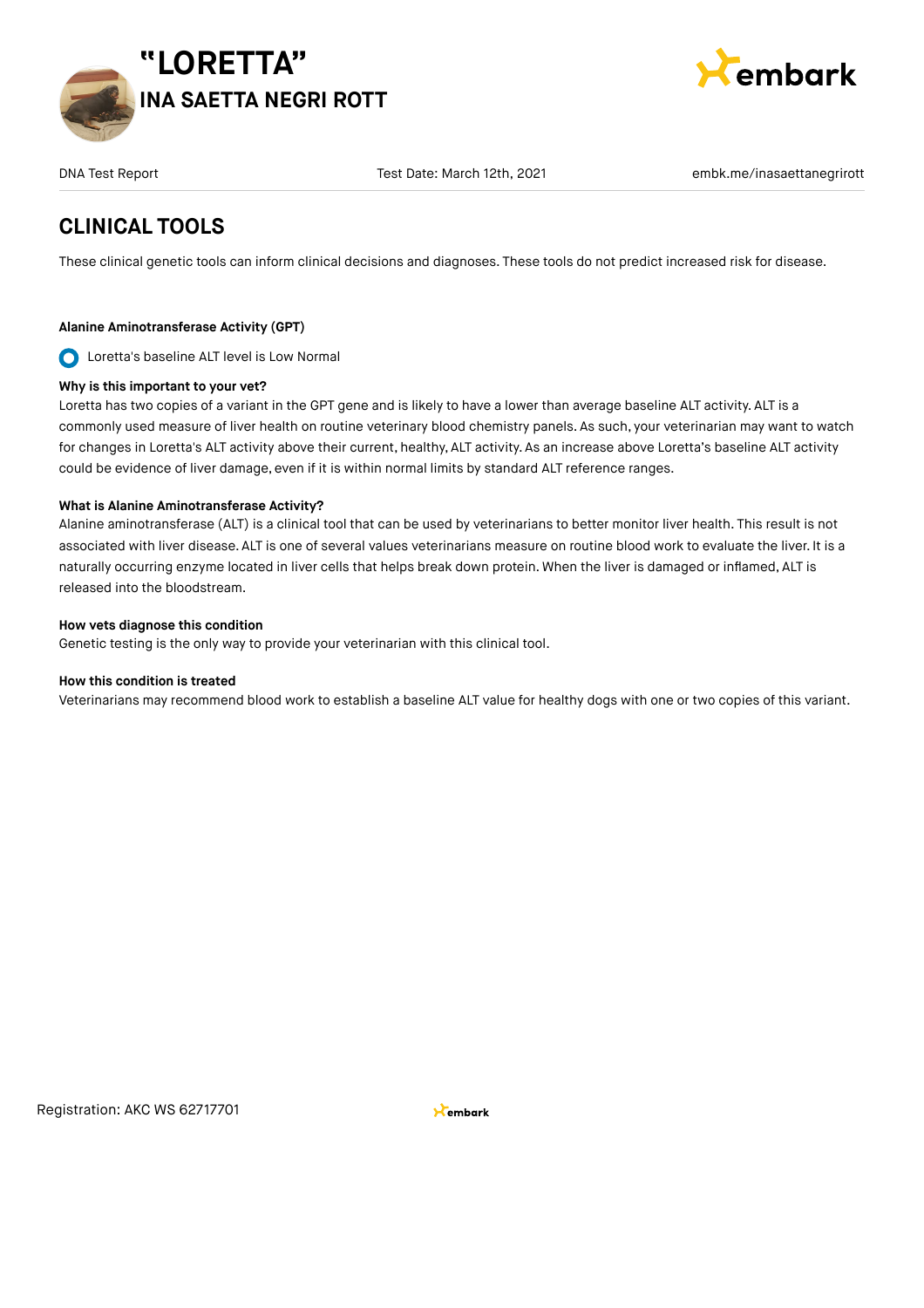



DNA Test Date: March 12th, 2021 embk.me/inasaettanegrirott Test Date: March 12th, 2021

### **HEALTH REPORT**

#### **How to interpret Loretta's genetic health results:**

If Loretta inherited any of the variants that we tested, they will be listed at the top of the Health Report section, along with a description of how to interpret this result. We also include all of the variants that we tested Loretta for that we did not detect the risk variant for.

#### **A genetic test is not a diagnosis**

This genetic test does not diagnose a disease. Please talk to your vet about your dog's genetic results, or if you think that your pet may have a health condition or disease.



#### **Good news!**

Loretta is not at increased risk for the genetic health conditions that Embark tests.

| <b>Breed-Relevant Genetic Conditions</b> | 3 variants not detected   |  |
|------------------------------------------|---------------------------|--|
| <b>Additional Genetic Conditions</b>     | 203 variants not detected |  |

Registration: AKC WS 62717701

**X**embark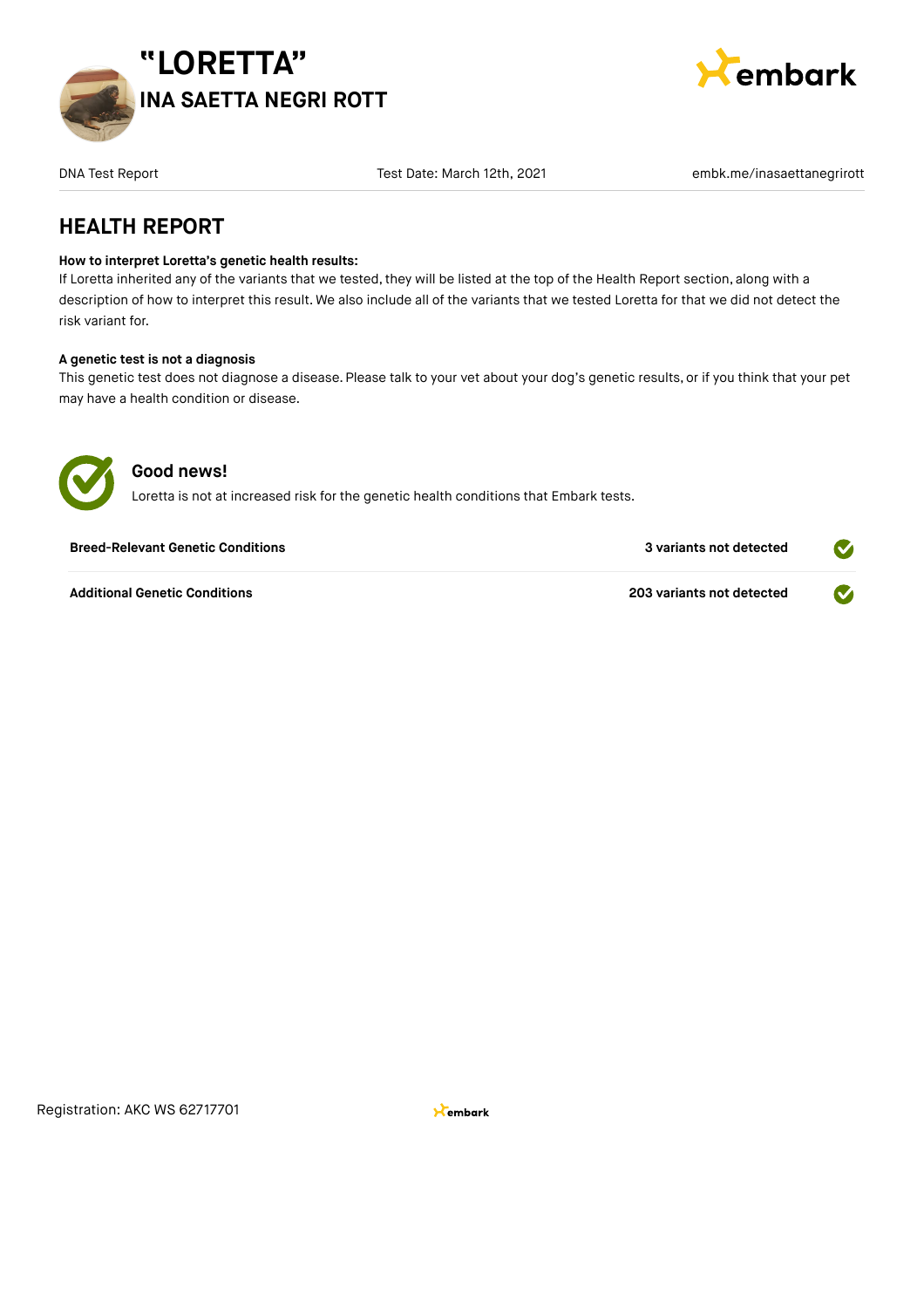



DNA Test Date: March 12th, 2021 embk.me/inasaettanegrirott Test Date: March 12th, 2021

### **BREED-RELEVANT CONDITIONS TESTED**

**Loretta did not have the variants that we tested for, that are relevant to her breed:**

**Neuroaxonal Dystrophy,NAD (VPS11, Rottweiler Variant)**

**Juvenile Laryngeal Paralysis and Polyneuropathy, Polyneuropathy with Ocular Abnormalities and Neuronal Vacuolation, POANV (RAB3GAP1, Rottweiler Variant)**

**Hereditary Footpad Hyperkeratosis (DSG1, Rottweiler Variant)**  $\checkmark$ 

Registration: AKC WS 62717701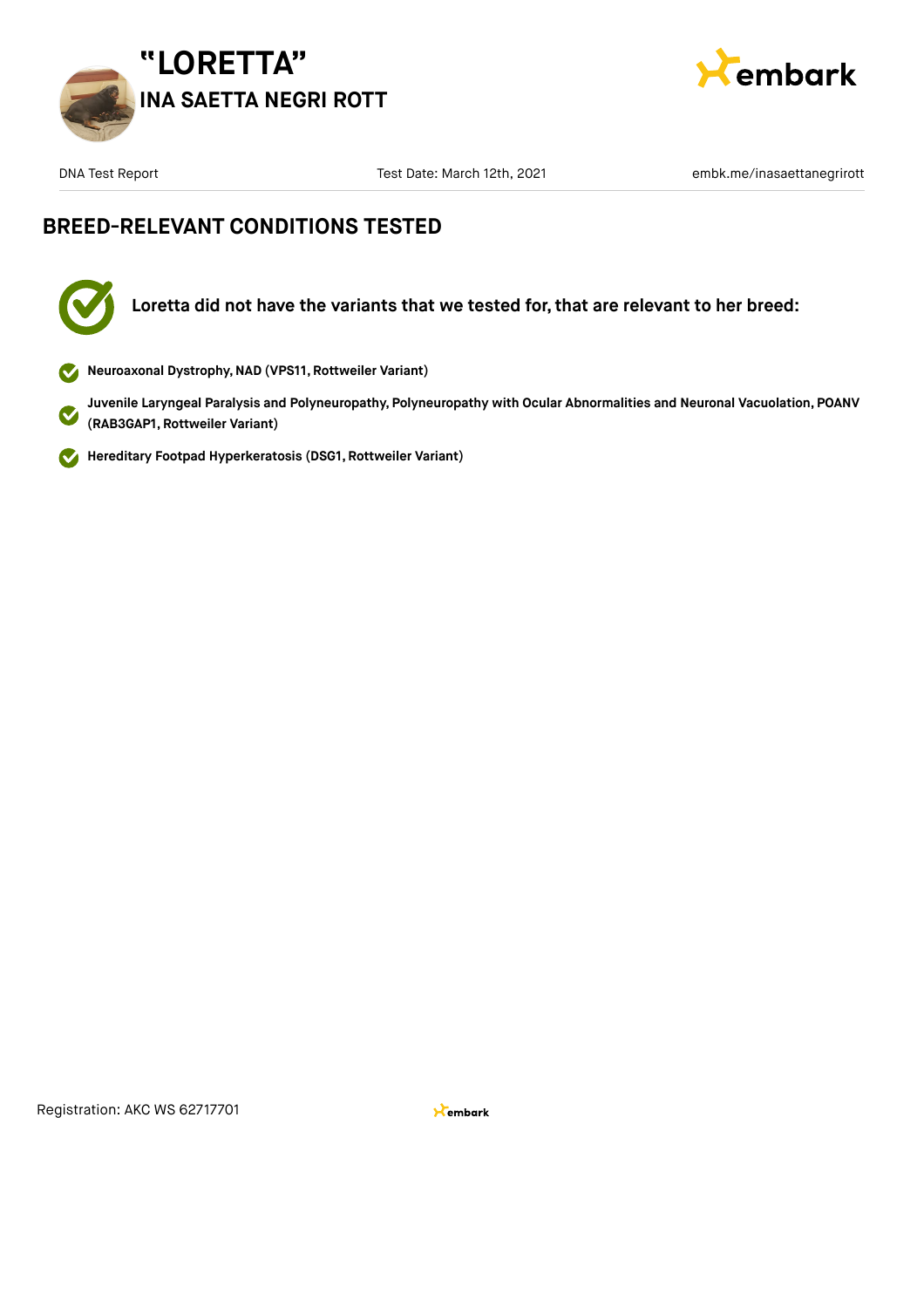



### **ADDITIONAL CONDITIONS TESTED**



**Loretta did not have the variants that we tested for, in the following conditions that the potential effect on dogs with Loretta's breed may not yet be known.**

- **MDR1 Drug Sensitivity (ABCB1)**
- **P2Y12 Receptor Platelet Disorder (P2Y12)**
- **Factor IX Deficiency, Hemophilia B (F9 Exon 7, Terrier Variant)**
- **Factor IX Deficiency, Hemophilia B (F9 Exon 7, Rhodesian Ridgeback Variant)**
- **Factor VII Deficiency (F7 Exon 5)**
- **Factor VIII Deficiency, Hemophilia A (F8 Exon 10, Boxer Variant)**
- **Factor VIII Deficiency, Hemophilia A (F8 Exon 11, German Shepherd Variant 1)**
- **Factor VIII Deficiency,Hemophilia A (F8 Exon 1, German Shepherd Variant 2)**
- **Thrombopathia (RASGRP1 Exon 5,Basset Hound Variant)**
- **Thrombopathia (RASGRP1 Exon 8, Landseer Variant)**
- **Thrombopathia (RASGRP1 Exon 5, American Eskimo Dog Variant)**
- **Von Willebrand Disease Type III, Type III vWD (VWF Exon 4, Terrier Variant)**
- **Von Willebrand Disease Type III, Type III vWD (VWF Exon 7, Shetland Sheepdog Variant)**
- **Von Willebrand Disease Type I, Type I vWD (VWF)**
- **Von Willebrand Disease Type II, Type II vWD (VWF, Pointer Variant)**
- **Canine Leukocyte Adhesion Deficiency Type I,CLADI (ITGB2, Setter Variant)**
- **Canine Leukocyte Adhesion Deficiency Type III, CLADIII (FERMT3,German Shepherd Variant)**
- **Congenital Macrothrombocytopenia (TUBB1 Exon 1, Cairn and Norfolk Terrier Variant)**
- **Canine Elliptocytosis (SPTB Exon 30)**
- **Glanzmann's Thrombasthenia Type I (ITGA2B Exon 13,Great Pyrenees Variant)**
- **Glanzmann's Thrombasthenia Type I (ITGA2B Exon 12,Otterhound Variant)**
- **May-Hegglin Anomaly (MYH9)**
- **Prekallikrein Deficiency (KLKB1 Exon 8)**

Registration: AKC WS 62717701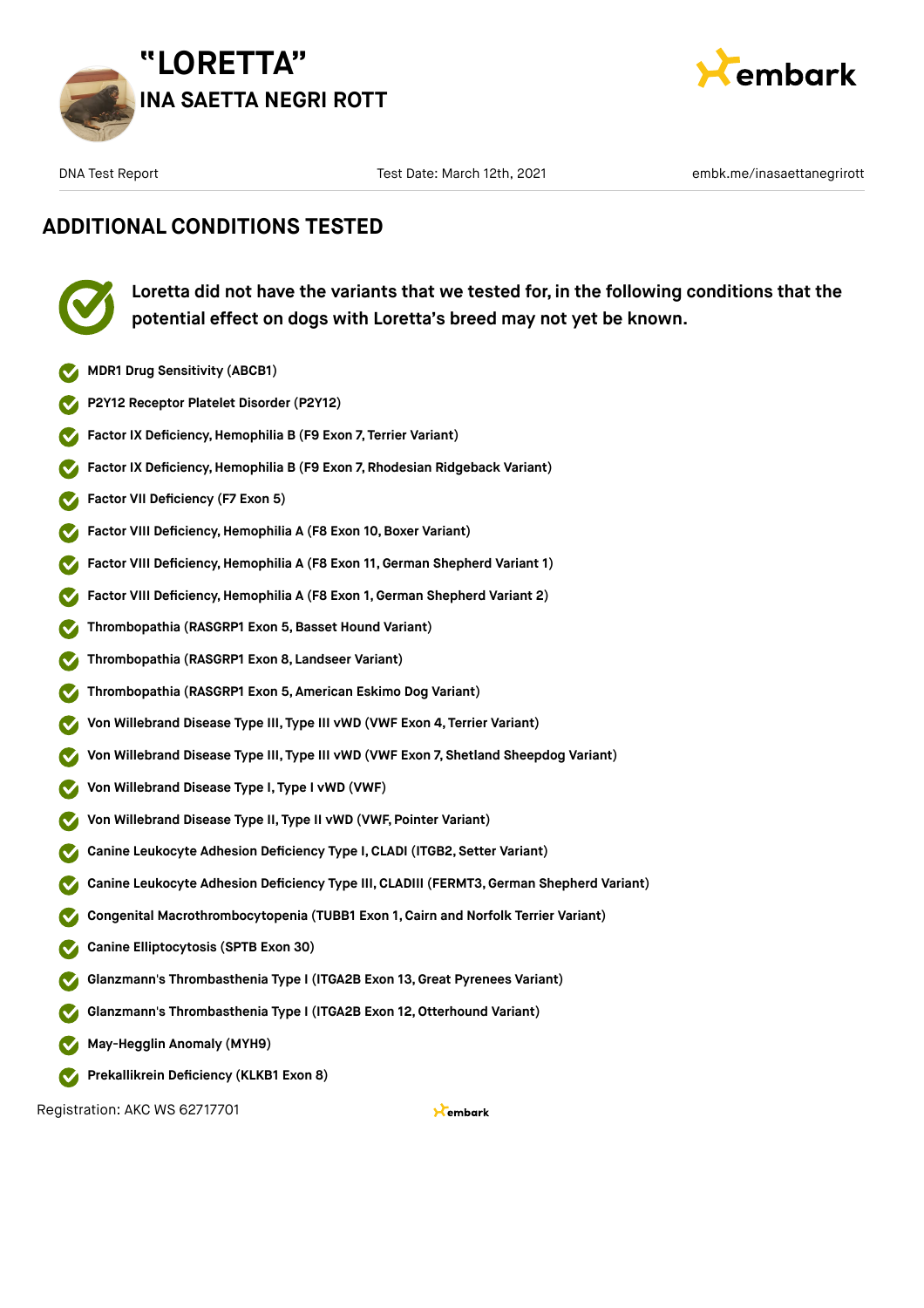



### **ADDITIONAL CONDITIONS TESTED**

- **Pyruvate Kinase Deficiency (PKLR Exon 7, Pug Variant)**
- **Pyruvate Kinase Deficiency (PKLR Exon 7,Beagle Variant)**
- **Pyruvate Kinase Deficiency (PKLR Exon 10, Terrier Variant)**
- **Trapped Neutrophil Syndrome, TNS (VPS13B)**
- **Ligneous Membranitis, LM (PLG)**
- **Platelet Factor X Receptor Deficiency, Scott Syndrome (TMEM16F)**
- **Methemoglobinemia (CYB5R3)**
- **Congenital Hypothyroidism (TPO, Tenterfield Terrier Variant)**
- **Congenital Hypothyroidism (TPO, Rat, Toy,Hairless Terrier Variant)**
- **Complement 3 Deficiency,C3 Deficiency (C3)**
- **Severe Combined Immunodeficiency, SCID (PRKDC, Terrier Variant)**
- **Severe Combined Immunodeficiency, SCID (RAG1, Wetterhoun Variant)**
- **X-linked Severe Combined Immunodeficiency, X-SCID (IL2RG Exon 1, Basset Hound Variant)**
- **X-linked Severe Combined Immunodeficiency, X-SCID (IL2RG,Corgi Variant)**
- **Progressive Retinal Atrophy,rcd1 (PDE6B Exon 21, Irish Setter Variant)**
- **Progressive Retinal Atrophy,rcd3 (PDE6A)**
- **Progressive Retinal Atrophy,CNGA (CNGA1 Exon 9)**
- **Progressive Retinal Atrophy, prcd (PRCD Exon 1)**
- **Progressive Retinal Atrophy, PRA1 (CNGB1)**
- **Progressive Retinal Atrophy (SAG)**
- **Golden Retriever Progressive Retinal Atrophy 1, GR-PRA1 (SLC4A3)**
- **Golden Retriever Progressive Retinal Atrophy 2,GR-PRA2 (TTC8)**
- **Progressive Retinal Atrophy, crd1 (PDE6B, American Staffordshire Terrier Variant)**
- **Progressive Retinal Atrophy, crd4/cord1 (RPGRIP1)**
- **X-Linked Progressive Retinal Atrophy 1, XL-PRA1 (RPGR)**

Registration: AKC WS 62717701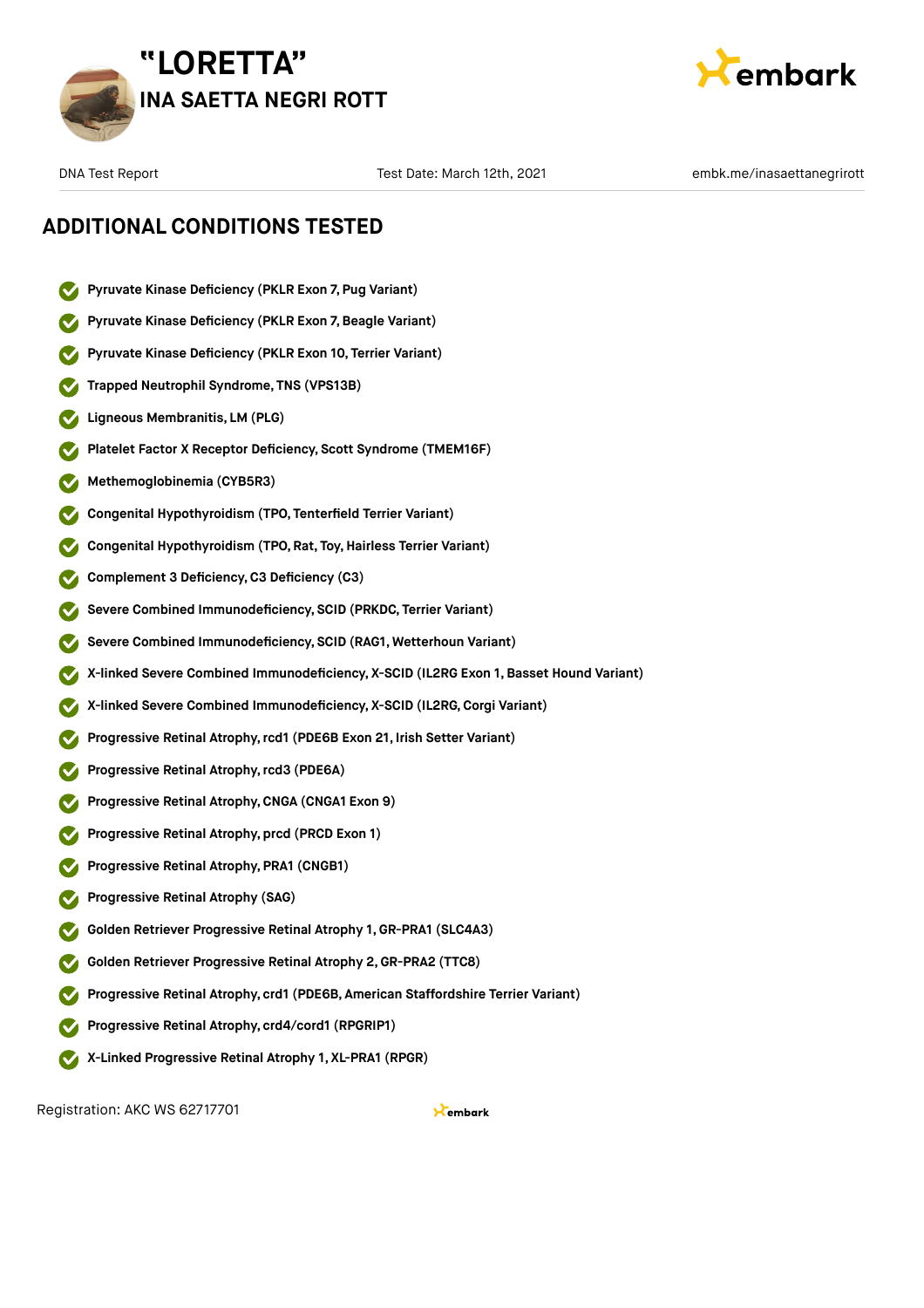



### **ADDITIONAL CONDITIONS TESTED**

- **Progressive Retinal Atrophy, PRA3 (FAM161A)**
- **Collie Eye Anomaly,Choroidal Hypoplasia,CEA (NHEJ1)**
- **Day blindness,Cone Degeneration, Achromatopsia (CNGB3 Exon 6,German Shorthaired Pointer Variant)**
- **Achromatopsia (CNGA3 Exon 7,German Shepherd Variant)**
- **Achromatopsia (CNGA3 Exon 7, Labrador Retriever Variant)**
- **Autosomal Dominant Progressive Retinal Atrophy (RHO)**
- **Canine Multifocal Retinopathy, cmr1 (BEST1 Exon 2)**
- **Canine Multifocal Retinopathy, cmr2 (BEST1 Exon 5,Coton de Tulear Variant)**
- **Canine Multifocal Retinopathy, cmr3 (BEST1 Exon 10 Deletion, Finnish and Swedish Lapphund, Lapponian Herder Variant)**
- **Primary Open Angle Glaucoma (ADAMTS10 Exon 9,Norwegian Elkhound Variant)**
- **Primary Open Angle Glaucoma (ADAMTS10 Exon 17, Beagle Variant)**
- **Primary Open Angle Glaucoma (ADAMTS17 Exon 11,Basset Fauve de Bretagne Variant)**
- **Primary Open Angle Glaucoma and Primary Lens Luxation (ADAMTS17 Exon 2,Chinese Shar-Pei Variant)**
- **Goniodysgenesis and Glaucoma, Pectinate Ligament Dysplasia, PLD (OLFM3)**
- **Hereditary Cataracts, Early-Onset Cataracts, Juvenile Cataracts (HSF4 Exon 9, Australian Shepherd Variant)**
- **Primary Lens Luxation (ADAMTS17)**
- **Congenital Stationary Night Blindness (RPE65,Briard Variant)**
- **Congenital Stationary Night Blindness (LRIT3,Beagle Variant)**
- **Macular Corneal Dystrophy, MCD (CHST6)**
- **2,8-Dihydroxyadenine Urolithiasis, 2,8-DHA Urolithiasis (APRT)**
- **Cystinuria Type I-A (SLC3A1,Newfoundland Variant)**
- **Cystinuria Type II-A (SLC3A1, Australian Cattle Dog Variant)**
- **Cystinuria Type II-B (SLC7A9, Miniature Pinscher Variant)**
- **Hyperuricosuria and Hyperuricemia or Urolithiasis, HUU (SLC2A9)**
- **Polycystic Kidney Disease, PKD (PKD1)**

Registration: AKC WS 62717701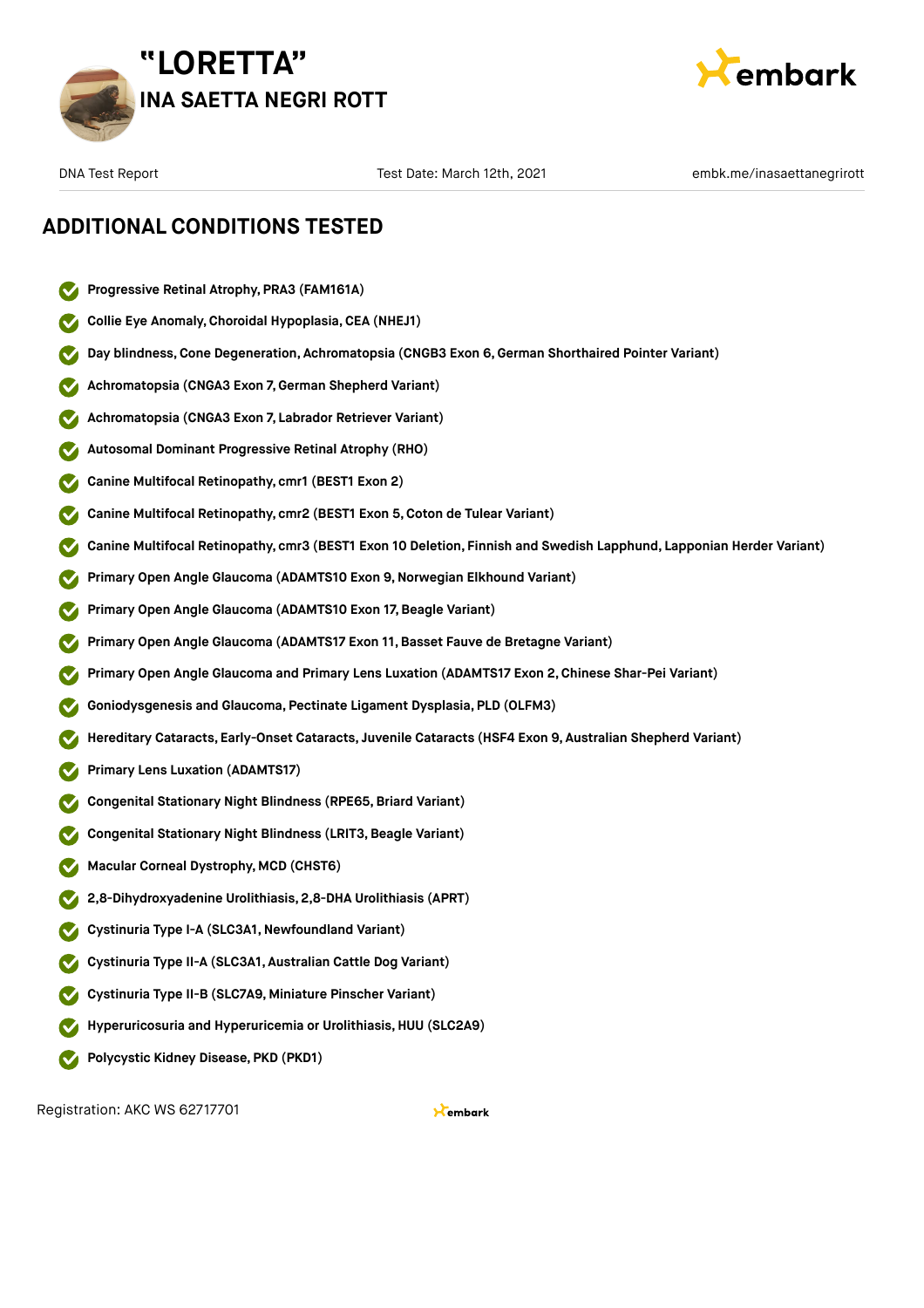



### **ADDITIONAL CONDITIONS TESTED**

- **Primary Hyperoxaluria (AGXT)**
- **Protein Losing Nephropathy, PLN (NPHS1)**
- **X-Linked Hereditary Nephropathy, XLHN (COL4A5 Exon 35, Samoyed Variant 2)**
- **Autosomal Recessive Hereditary Nephropathy, Familial Nephropathy, ARHN (COL4A4 Exon 3,Cocker Spaniel Variant)**
- **Primary Ciliary Dyskinesia, PCD (CCDC39 Exon 3,Old English Sheepdog Variant)**
- **Primary Ciliary Dyskinesia, PCD (NME5, Alaskan Malamute Variant)**
- **Congenital Keratoconjunctivitis Sicca and Ichthyosiform Dermatosis, Dry Eye Curly Coat Syndrome, CKCSID (FAM83H Exon 5)**
- **X-linked Ectodermal Dysplasia, Anhidrotic Ectodermal Dysplasia, XHED (EDA Intron 8)**
- **Renal Cystadenocarcinoma and Nodular Dermatofibrosis, RCND (FLCN Exon 7)**
- **Canine Fucosidosis (FUCA1)**
- **Glycogen Storage Disease Type II, Pompe's Disease,GSD II (GAA, Finnish and Swedish Lapphund, Lapponian Herder Variant)**
- **Glycogen Storage Disease Type IA, Von Gierke Disease,GSD IA (G6PC, Maltese Variant)**
- **Glycogen Storage Disease Type IIIA,GSD IIIA (AGL,Curly Coated Retriever Variant)**
- **Mucopolysaccharidosis Type IIIA, Sanfilippo Syndrome Type A, MPS IIIA (SGSH Exon 6,Dachshund Variant)**
- **Mucopolysaccharidosis Type IIIA, Sanfilippo Syndrome Type A, MPS IIIA (SGSH Exon 6,New Zealand Huntaway Variant)**
- **Mucopolysaccharidosis Type VII, Sly Syndrome, MPS VII (GUSB Exon 5, Terrier Brasileiro Variant)**
- **Mucopolysaccharidosis Type VII, Sly Syndrome, MPS VII (GUSB Exon 3,German Shepherd Variant)**
- **Glycogen storage disease Type VII, Phosphofructokinase Deficiency, PFK Deficiency (PFKM, Whippet and English Springer Spaniel Variant)**
- **Glycogen storage disease Type VII, Phosphofructokinase Deficiency, PFK Deficiency (PFKM, Wachtelhund Variant)**
- **Lagotto Storage Disease (ATG4D)**
- **Neuronal Ceroid Lipofuscinosis 1,NCL 1 (PPT1 Exon 8,Dachshund Variant 1)**
- **Neuronal Ceroid Lipofuscinosis 2,NCL 2 (TPP1 Exon 4,Dachshund Variant 2)**
- **Neuronal Ceroid Lipofuscinosis,Cerebellar Ataxia,NCL4A (ARSG Exon 2, American Staffordshire Terrier Variant)**
- **Neuronal Ceroid Lipofuscinosis 5,NCL 5 (CLN5 Exon 4 SNP, Border Collie Variant)**
- **Neuronal Ceroid Lipofuscinosis 6,NCL 6 (CLN6 Exon 7, Australian Shepherd Variant)**

Registration: AKC WS 62717701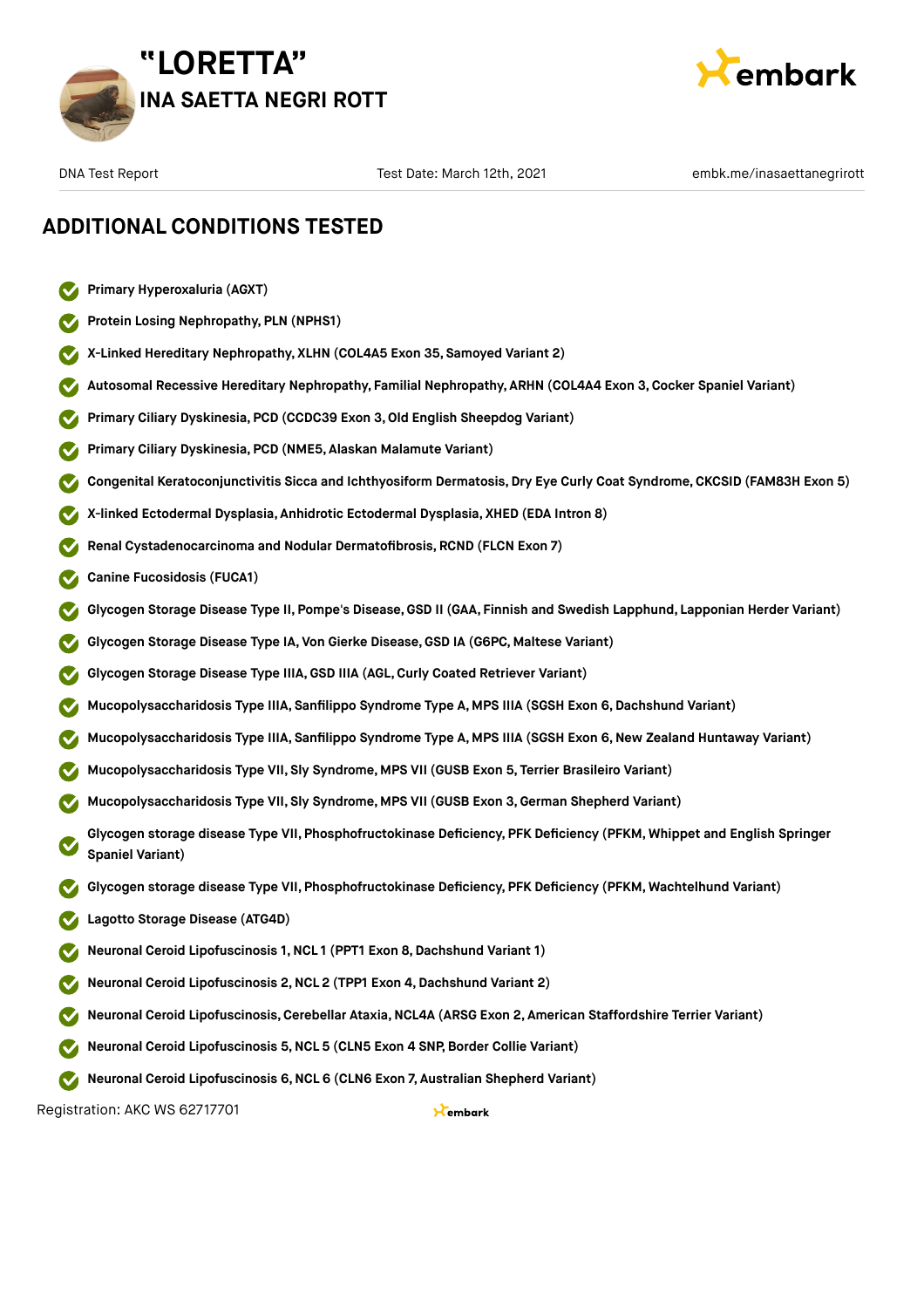



### **ADDITIONAL CONDITIONS TESTED**

- **Neuronal Ceroid Lipofuscinosis 8,NCL 8 (CLN8 Exon 2, English Setter Variant)**
- **Neuronal Ceroid Lipofuscinosis 7,NCL 7 (MFSD8,Chihuahua and Chinese Crested Variant)**
- **Neuronal Ceroid Lipofuscinosis 8,NCL 8 (CLN8, Australian Shepherd Variant)**
- **Neuronal Ceroid Lipofuscinosis 10,NCL 10 (CTSD Exon 5, American Bulldog Variant)**
- **Neuronal Ceroid Lipofuscinosis 5,NCL 5 (CLN5 Exon 4 Deletion,Golden Retriever Variant)**
- **Adult-Onset Neuronal Ceroid Lipofuscinosis,NCL A,NCL 12 (ATP13A2, Tibetan Terrier Variant)**
- **Late-Onset Neuronal Ceroid Lipofuscinosis,NCL 12 (ATP13A2, Australian Cattle Dog Variant)**
- **GM1 Gangliosidosis (GLB1 Exon 15, Shiba Inu Variant)**
- **GM1 Gangliosidosis (GLB1 Exon 15, Alaskan Husky Variant)**
- **GM1 Gangliosidosis (GLB1 Exon 2, Portuguese Water Dog Variant)**
- **GM2 Gangliosidosis (HEXB, Poodle Variant)**
- **GM2 Gangliosidosis (HEXA, Japanese Chin Variant)**
- **Globoid Cell Leukodystrophy, Krabbe disease (GALC Exon 5, Terrier Variant)**
- **Autosomal Recessive Amelogenesis Imperfecta, Familial Enamel Hypoplasia (ENAM Deletion, Italian Greyhound Variant)**
- **Autosomal Recessive Amelogenesis Imperfecta, Familial Enamel Hypoplasia (ENAM SNP, Parson Russell Terrier Variant)**
- **Persistent Mullerian Duct Syndrome, PMDS (AMHR2)**
- **Deafness and Vestibular Syndrome of Dobermans, DVDob, DINGS (MYO7A)**
- **Shar-Pei Autoinflammatory Disease, SPAID, Shar-Pei Fever (MTBP)**
- **Neonatal Interstitial Lung Disease (LAMP3)**
- **Alaskan Husky Encephalopathy, Subacute Necrotizing Encephalomyelopathy (SLC19A3)**
- **Alexander Disease (GFAP)**
- **Cerebellar Abiotrophy,Neonatal Cerebellar Cortical Degeneration,NCCD (SPTBN2,Beagle Variant)**
- **Cerebellar Ataxia, Progressive Early-Onset Cerebellar Ataxia (SEL1L, Finnish Hound Variant)**
- **Cerebellar Hypoplasia (VLDLR, Eurasier Variant)**
- **Spinocerebellar Ataxia, Late-Onset Ataxia, LoSCA (CAPN1)**

Registration: AKC WS 62717701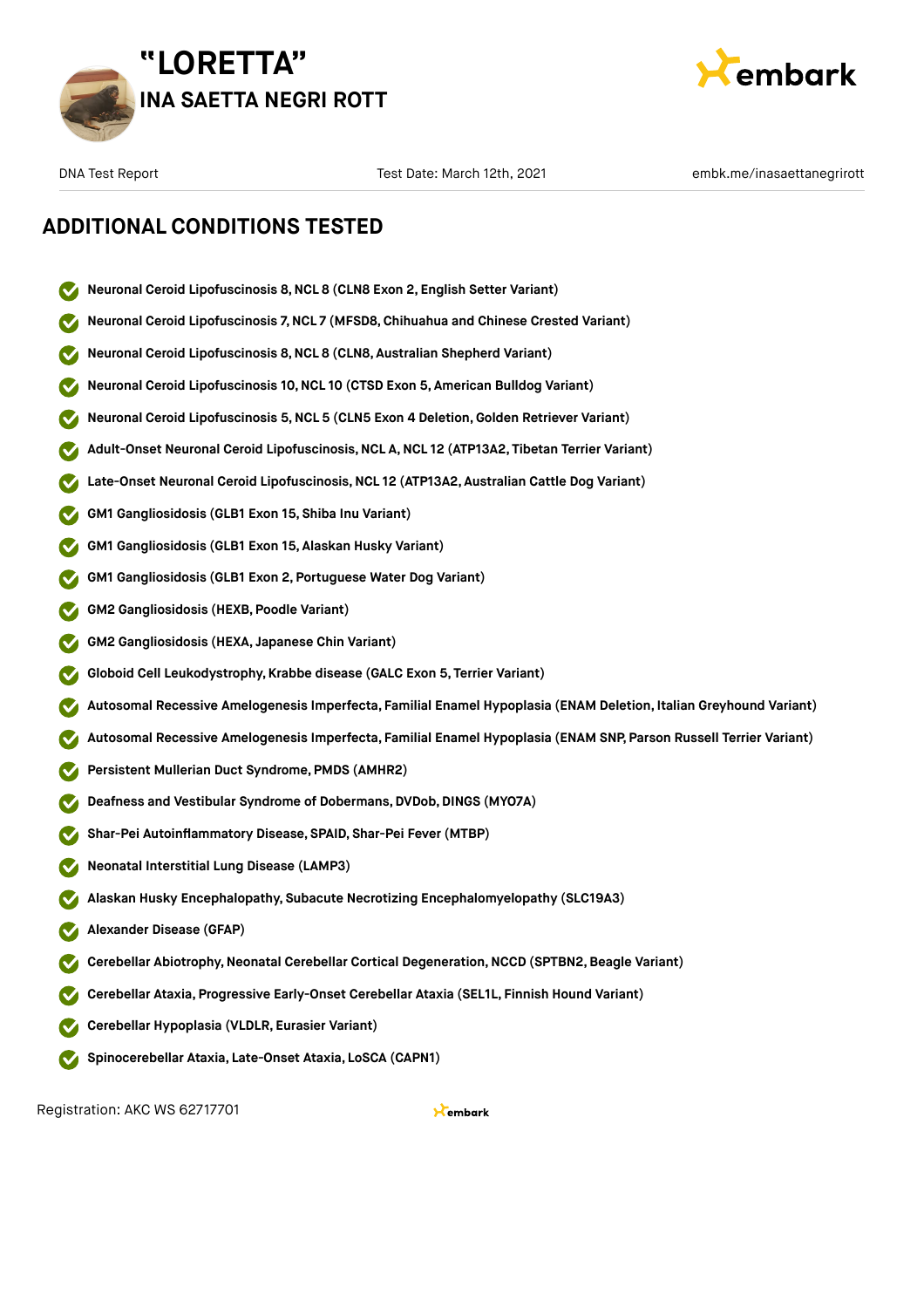



### **ADDITIONAL CONDITIONS TESTED**

**Spinocerebellar Ataxia with Myokymia and/or Seizures (KCNJ10)**

**Benign Familial Juvenile Epilepsy, Remitting Focal Epilepsy (LGI2)**

**Degenerative Myelopathy,DM (SOD1A) Fetal-Onset Neonatal Neuroaxonal Dystrophy (MFN2,Giant Schnauzer Variant) Hypomyelination and Tremors (FNIP2, Weimaraner Variant) Shaking Puppy Syndrome, X-linked Generalized Tremor Syndrome (PLP, English Springer Spaniel Variant) Neuroaxonal Dystrophy,NAD (TECPR2, Spanish Water Dog Variant) L-2-Hydroxyglutaricaciduria, L2HGA (L2HGDH, Staffordshire Bull Terrier Variant) Neonatal Encephalopathy with Seizures,NEWS (ATF2) Polyneuropathy, AMPN (NDRG1 SNP, Alaskan Malamute Variant) Narcolepsy (HCRTR2 Intron 6, Labrador Retriever Variant) Narcolepsy (HCRTR2 Exon 1,Dachshund Variant) Progressive Neuronal Abiotrophy,Canine Multiple System Degeneration,CMSD (SERAC1 Exon 15, Kerry Blue Terrier Variant) Progressive Neuronal Abiotrophy,Canine Multiple System Degeneration,CMSD (SERAC1 Exon 4, Chinese Crested Variant) Hereditary Sensory Autonomic Neuropathy, Acral Mutilation Syndrome, AMS (GDNF-AS, Spaniel and Pointer Variant) Sensory Neuropathy (FAM134B,Border Collie Variant) Juvenile-Onset Polyneuropathy, Leonberger Polyneuropathy 1, LPN1 (LPN1, ARHGEF10) Juvenile Myoclonic Epilepsy (DIRAS1) Juvenile-Onset Polyneuropathy, Leonberger Polyneuropathy 2, LPN2 (GJA9)**

**Hereditary Ataxia,Cerebellar Degeneration (RAB24,Old English Sheepdog and Gordon Setter Variant)**

- **Spongy Degeneration with Cerebellar Ataxia 1, SDCA1, SeSAME/EAST Syndrome (KCNJ10)**
- **Spongy Degeneration with Cerebellar Ataxia 2, SDCA2 (ATP1B2)**
- **Dilated Cardiomyopathy,DCM1 (PDK4,Doberman Pinscher Variant 1)**
- **Dilated Cardiomyopathy, DCM2 (TTN, Doberman Pinscher Variant 2)**
- **Long QT Syndrome (KCNQ1)**

Registration: AKC WS 62717701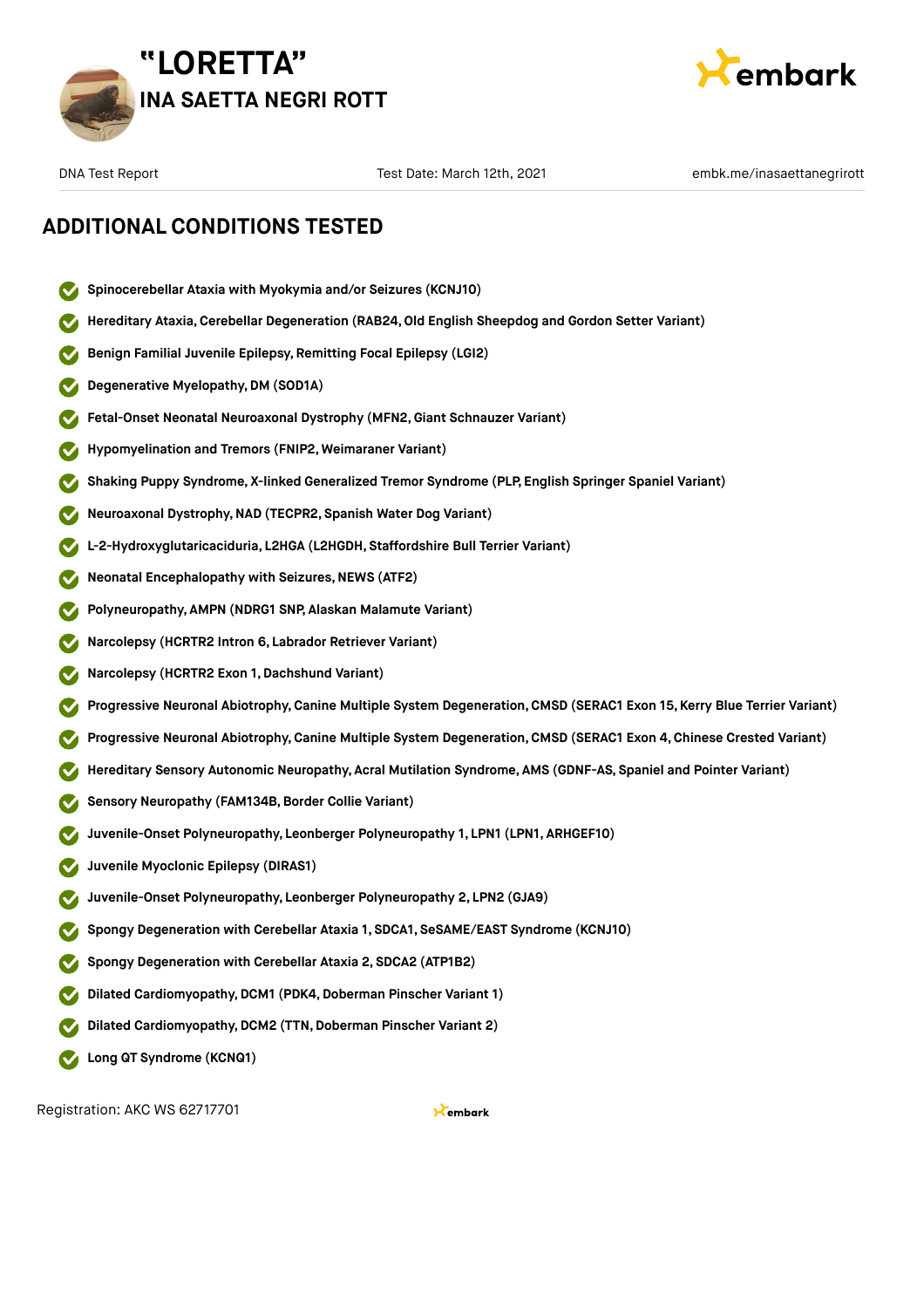



### **ADDITIONAL CONDITIONS TESTED**

- **Cardiomyopathy and Juvenile Mortality (YARS2)**
- **Muscular Dystrophy (DMD,Cavalier King Charles Spaniel Variant 1)**
- **Muscular Dystrophy (DMD,Golden Retriever Variant)**
- **Limb Girdle Muscular Dystrophy** (SGCD, Boston Terrier Variant)
- **Ulrich-like Congenital Muscular Dystrophy (COL6A3, Labrador Retriever Variant)**
- **Centronuclear Myopathy (PTPLA)**
- **Exercise-Induced Collapse (DNM1)**
- **Inherited Myopathy of Great Danes (BIN1)**
- **Myostatin Deficiency,Bully Whippet Syndrome (MSTN)**
- **Myotonia Congenita (CLCN1 Exon 7, Miniature Schnauzer Variant)**
- **Myotonia Congenita (CLCN1 Exon 23, Australian Cattle Dog Variant)**
- **Myotubular Myopathy 1, X-linked Myotubular Myopathy, XL-MTM (MTM1, Labrador Retriever Variant)**
- **Inflammatory Myopathy (SLC25A12)**
- **Hypocatalasia, Acatalasemia (CAT)**
- **Pyruvate Dehydrogenase Deficiency (PDP1, Spaniel Variant)**
- **Malignant Hyperthermia (RYR1)**
- **Imerslund-Grasbeck Syndrome, Selective Cobalamin Malabsorption (CUBN Exon 53,Border Collie Variant)**
- **Imerslund-Grasbeck Syndrome, Selective Cobalamin Malabsorption (CUBN Exon 8,Beagle Variant)**
- **Inherited Selected Cobalamin Malabsorption with Proteinuria (CUBN, Komondor Variant)**
- **Lundehund Syndrome (LEPREL1)**
- **Congenital Myasthenic Syndrome,CMS (CHAT,Old Danish Pointing Dog Variant)**
- **Congenital Myasthenic Syndrome,CMS (COLQ, Labrador Retriever Variant)**
- **Congenital Myasthenic Syndrome,CMS (CHRNE, Jack Russell Terrier Variant)**
- **Congenital Myasthenic Syndrome,CMS (COLQ, Golden Retriever Variant)**
- **Myasthenia Gravis Like Syndrome (CHRNE,Heideterrier Variant)**

Registration: AKC WS 62717701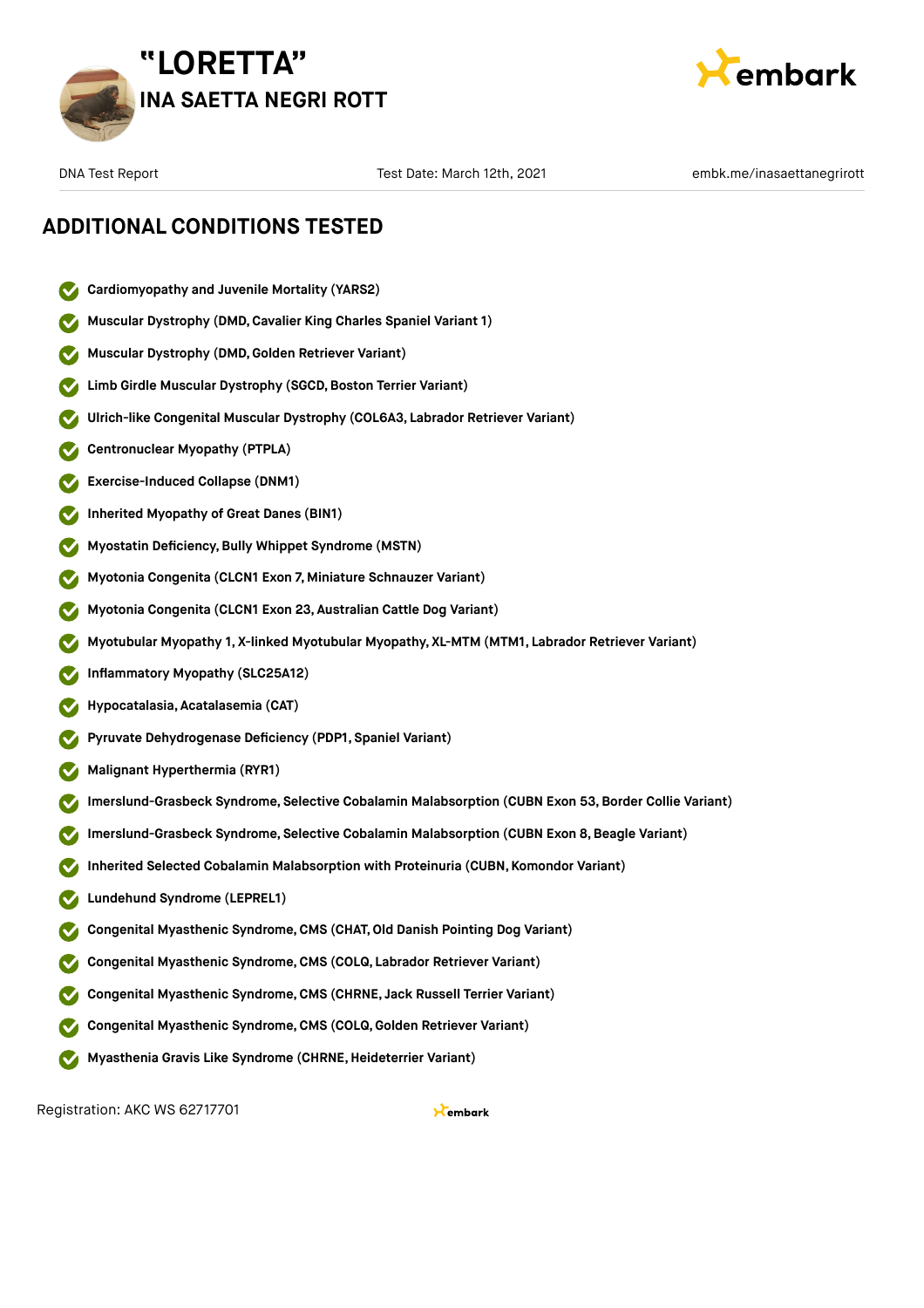



### **ADDITIONAL CONDITIONS TESTED**

|  |  |  | Episodic Falling Syndrome (BCAN) |  |
|--|--|--|----------------------------------|--|
|--|--|--|----------------------------------|--|

- **Paroxysmal Dyskinesia, PxD (PGIN)**
- **Demyelinating Polyneuropathy (SBF2/MTRM13)**
- **Dystrophic Epidermolysis Bullosa (COL7A1,Golden Retriever Variant)**
- **Dystrophic Epidermolysis Bullosa (COL7A1,Central Asian Shepherd Dog Variant)**
- **Ectodermal Dysplasia, Skin Fragility Syndrome (PKP1, Chesapeake Bay Retriever Variant)**
- **Ichthyosis, Epidermolytic Hyperkeratosis (KRT10, Terrier Variant)**
- **Ichthyosis, ICH1 (PNPLA1,Golden Retriever Variant)**
- **Ichthyosis (SLC27A4,Great Dane Variant)**
- **Ichthyosis (NIPAL4, American Bulldog Variant)**
- **Hereditary Footpad Hyperkeratosis (FAM83G, Terrier and Kromfohrlander Variant)**
- **Hereditary Nasal Parakeratosis,HNPK (SUV39H2)**
- **Musladin-Lueke Syndrome, MLS (ADAMTSL2)**
- **Oculocutaneous Albinism,OCA (SLC45A2, Pekingese Variant)**
- **Bald Thigh Syndrome (IGFBP5)**
- **Lethal Acrodermatitis, LAD (MKLN1)**
- **Ehlers Danlos (ADAMTS2, Doberman Pinscher Variant)**
- **Cleft Lip and/or Cleft Palate (ADAMTS20,Nova Scotia Duck Tolling Retriever Variant)**
- **Hereditary Vitamin D-Resistant Rickets (VDR)**
- **Osteogenesis Imperfecta,Brittle Bone Disease (COL1A2,Beagle Variant)**
- **Osteogenesis Imperfecta,Brittle Bone Disease (SERPINH1, Dachshund Variant)**
- **Osteogenesis Imperfecta,Brittle Bone Disease (COL1A1,Golden Retriever Variant)**
- **Osteochondrodysplasia, Skeletal Dwarfism (SLC13A1, Poodle Variant)**
- **Skeletal Dysplasia 2, SD2 (COL11A2, Labrador Retriever Variant)**
- **Craniomandibular Osteopathy,CMO (SLC37A2)**

Registration: AKC WS 62717701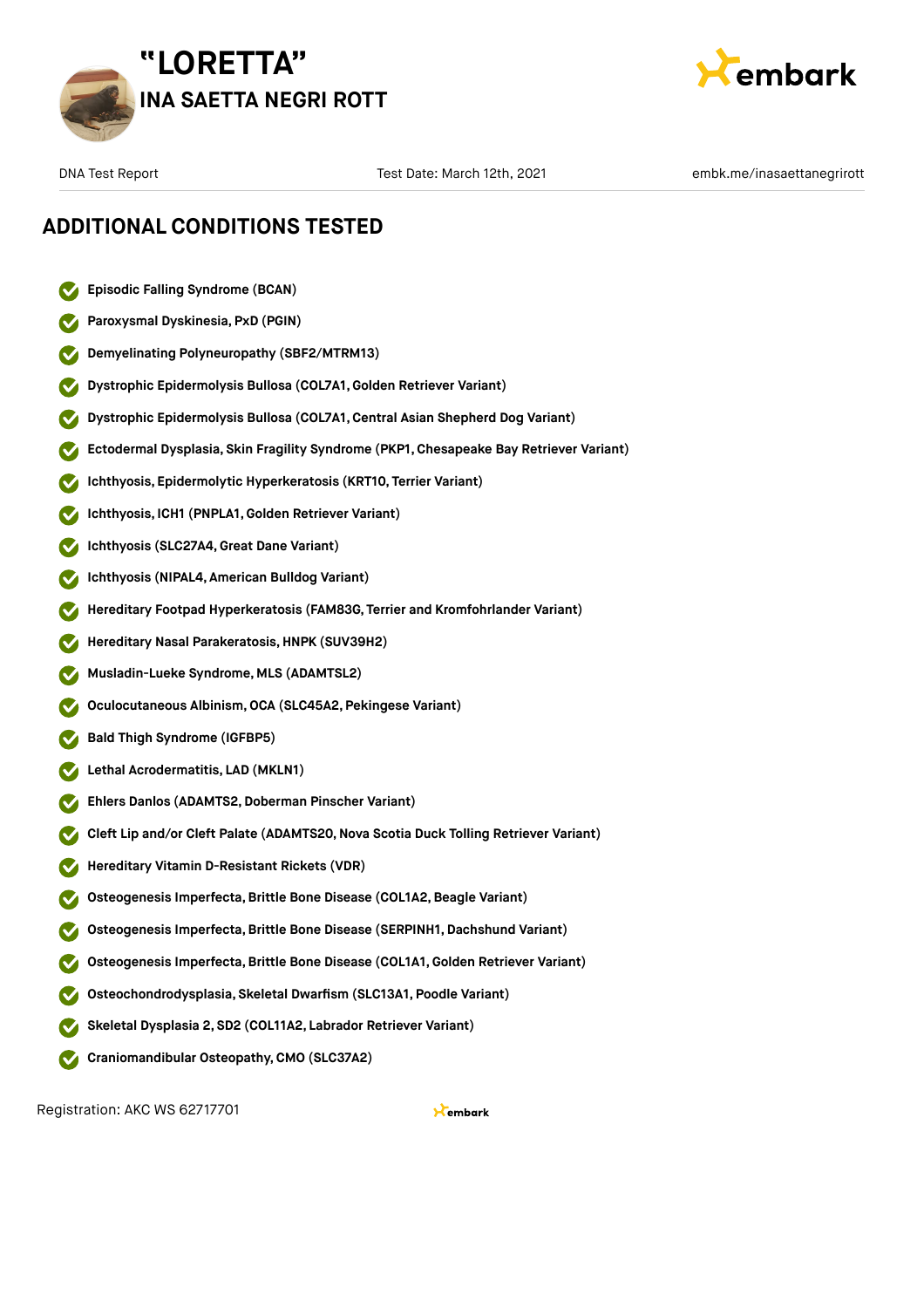



DNA Test Date: March 12th, 2021 embk.me/inasaettanegrirott Test Date: March 12th, 2021

### **ADDITIONAL CONDITIONS TESTED**

- **Raine Syndrome,Canine Dental Hypomineralization Syndrome (FAM20C)**
- **Chondrodystrophy and Intervertebral Disc Disease,CDDY/IVDD, Type I IVDD (FGF4 retrogene CFA12)**
- **Chondrodystrophy (ITGA10,Norwegian Elkhound and Karelian Bear Dog Variant)**  $\mathbf{z}$